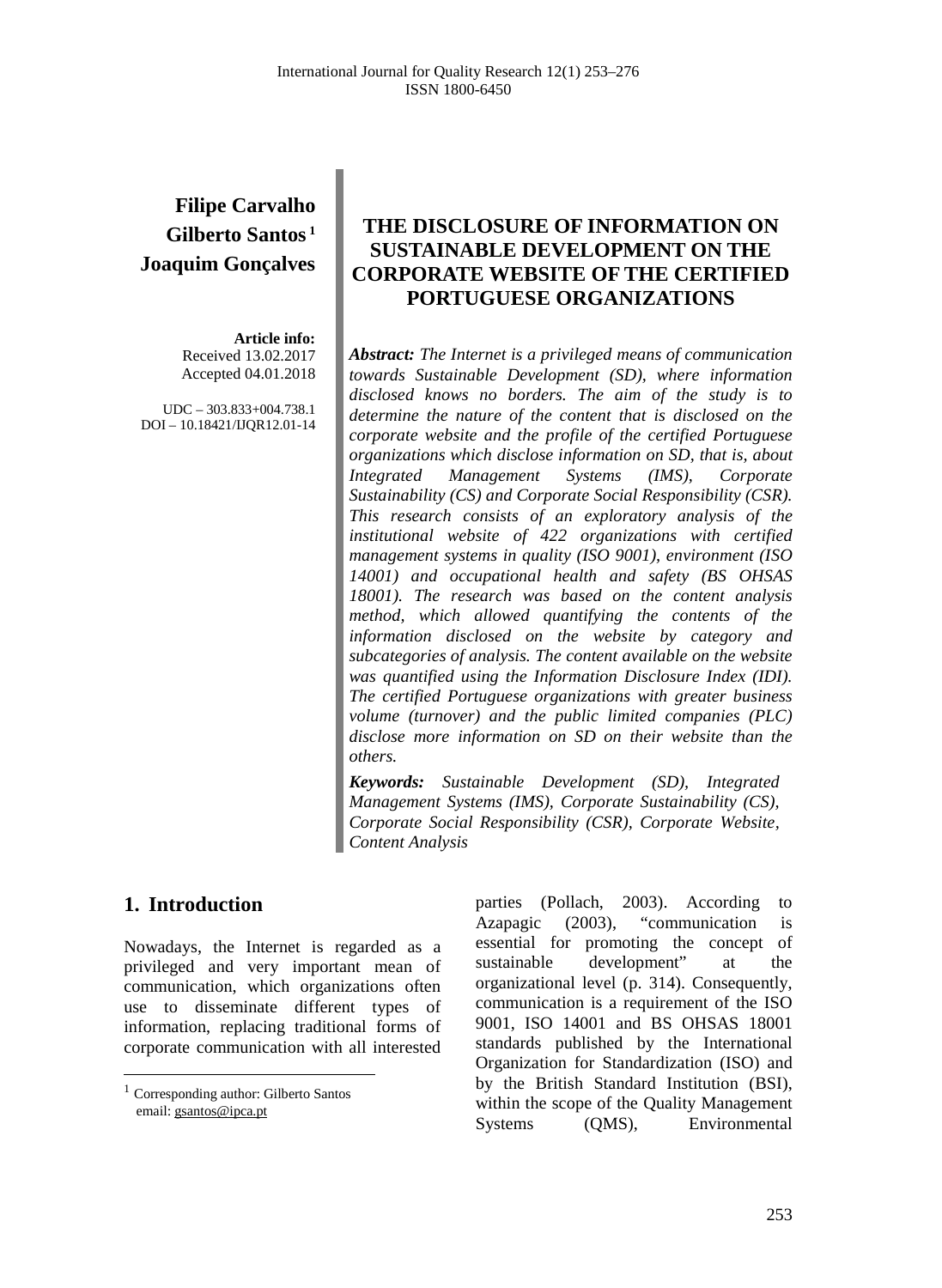

Management Systems (EMS) and Occupational Health and Safety Management Systems (OHSMS). In turn, the quality, environment and safety management systems are considered important tools for the implementation of the concept of Sustainable Development (SD) at the organizational level (Asif & Searcy, 2014; Chen, 2004; Ejdys & Matuszak-Flejszman, 2010; Hyršlová et al., 2007; Molamohamadi & Ismail, 2014; Santos & Barbosa, 2006; Santos, et al., 2016; Siva et al., 2016; Ribeiro et al., 2017)). In other words, the implementation of standardized management systems (ISO 9001, ISO 14001 and BS OHSAS 18001) allows addressing issues of SD, as well as of Corporate Sustainability (CS) and Corporate Social Responsibility (CSR) at the organizational level (Steurer, Langer, Konrad, & Martinuzzi, 2005; Santos, G., eta al., 2017). In the CS and CSR framework, organizations adopt appropriate practices from economic, environmental and social perspectives and in their interaction with all interested parties (stakeholders), with the aim of improving the organization, the local community and the society (Steurer et al., 2005; Zwetsloot & Marrewijk, 2004). Recent research proposes for the business universe new conceptual models of integration of management systems, where the Integrated Management System (IMS) of the quality (ISO 9001), environment (ISO 14001) and occupational health and safety (BS OHSAS 18001) include other relevant concepts, such as SD (Chandra, 2013; Oskarsson & Malmborg, 2005; Rebelo et al.,2016,a; Rocha & Searcy, 2012; Rocha, Searcy, & Karapetrović, 2007), CS (e.g., Asif, et al., 2011; Ferreira & Gerolamo, 2016; Santos, D. et al., 2017), CSR (e.g., Asif et al, 2013; Castka et al., 2004) and SD/CS/CSR ( Liew & Luetge, 2016; Mežinska et al., 2015; Sakál & Hrdinová, 2016), based on the continuous improvement cycle or PDCA (Plan–Do–Check–Act) cycle and with the focus on the stakeholders' requirements and pressures. Consequently, this approach corroborates the "conceptual

model" proposed by other authors (e.g., Asif & Searcy, 2014; Asif et al., 2011). The aim of this study is to determine the content of the communication and the profile of the Portuguese organizations with certified Quality, Environmental and Occupational Health and Safety Management Systems (QEOHSMS), that more prominently use the corporate website to disclose information about IMS, CS and CSR, in the context of the disclosure of information on SD.

# **2. Literature review**

### **2.1. Conceptual framework**

In the last years, the strategy for SD in organizations has become an important issue around the world (Tsai & Chou, 2009). In the literature, the best known and most quoted definition of SD is mentioned in the report "*Our Common Future*", presented in 1987 at the General Assembly of the United Nations (UN) by the World Commission on Environment and Development (WCED), which defines SD as "development that meets the needs of the present without compromising the ability of future generations to meet their own needs" (UN, 1987). Consequently, the management of the economic, environmental and social aspects of the organizations was increasingly regarded as fundamental requirements for business with worldwide dissemination (Rebelo, et al., 2016,a; Rocha & Searcy, 2012; Santos et al., 2011; Tsai & Chou, 2009; Zeng et al., 2007; Doiro et al., 2017). In order to create competitive advantages and achieve the SD, it has become common practice in many organizations worldwide to implement the QMS (ISO 9001), EMS (ISO 14001) and OHSMS (BS OHSAS 18001), as well as the integration of the three management systems (Jørgensen et al., 2006; Rebelo et al., 2016; Rocha & Searcy, 2012; Rocha et al., 2007; Tsai & Chou, 2009; Zeng et al., 2011). According to Santos et al. (2011), when management systems (QMS, EMS and OHSMS) implemented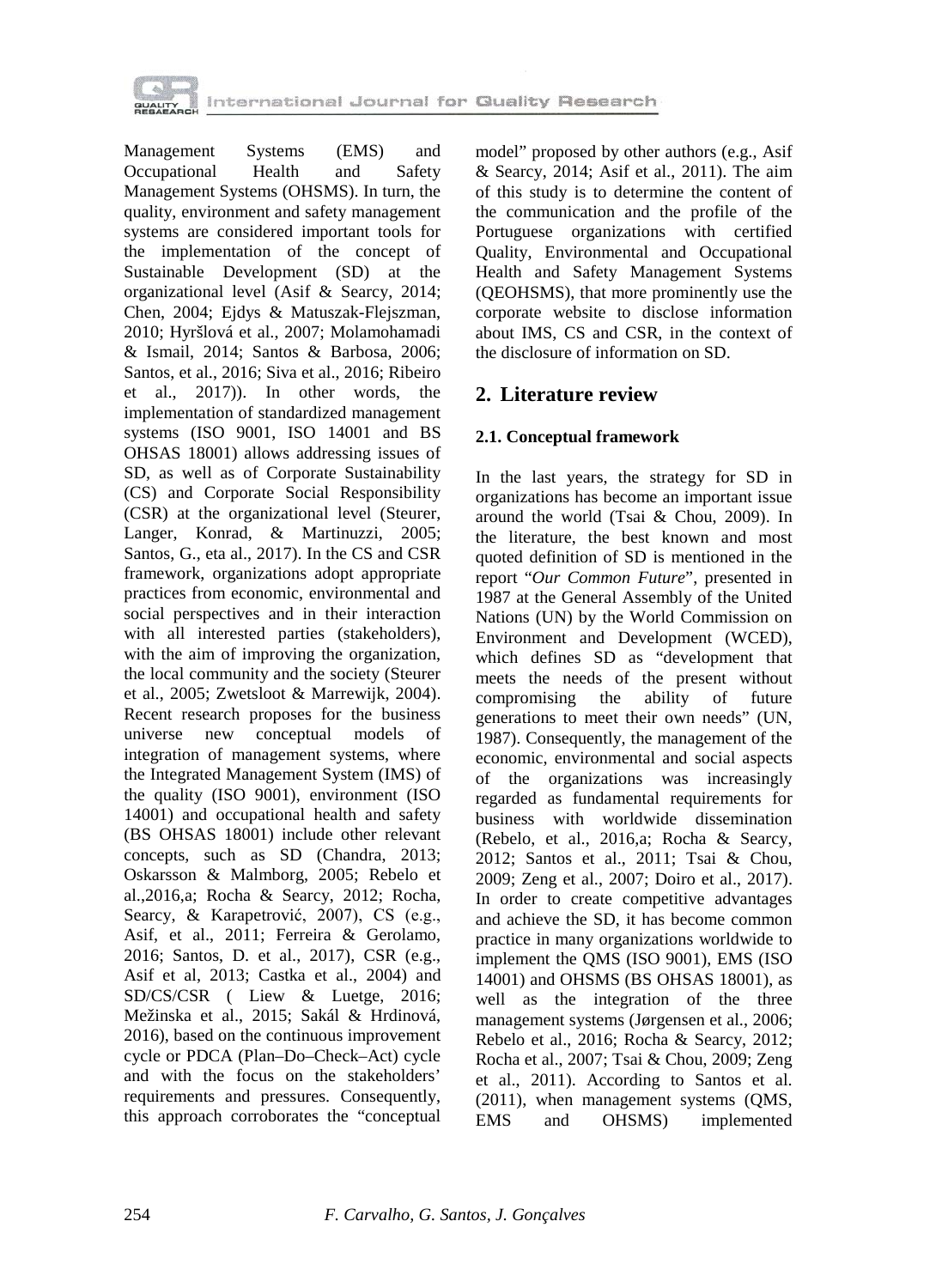individually prove to be consolidated, organizations start a phased process of systems integration, thus yielding the IMS. This has been the general rule that the global organizations have adopted, including those in Portugal. According to Rebelo et al. (2016,a), the ISO 9001, ISO 14001 and BS OHSAS 18001 standards are basic pillars of the IMS (QMS, EMS and OHSMS) and of the concept of SD (economic, environmental and social dimensions). The IMS (quality, environment and safety) are taken as positive forces for SD of the organizations, communities and society (Fresner & Engelhardt, 2004). According to Steurer et al. (2005), at the organizational level, the concept of SD is addressed as CS and CSR issues and implemented in the form of standardized management systems, where the interested parties (stakeholders) play a key role. At the organizational level, the concepts SD and CS are treated frequently as only one concept, that is, the CS/SD (Liew & Luetge, 2016; Sueldo, 2016). Consequently, according to Asif et al. (2011), the concept CS encompasses other concepts, such as the "Triple Bottom Line" or "TBL" (economic, environmental and social) and the "Triple P" or "3Ps" (profit, planet and people). Although the concepts of CS and CSR have evolved from different stories, both head towards a "common future", as they share the same vision, which aims to balance economic, environmental and social responsibilities (Marrewijk, 2003; Montiel, 2008; Santos, 2014). Recently, Liew and Luetge (2016) showed the importance of an integrated approach of the concepts of SD, IMS, CS and CSR, for the future of the scientific research in this theme. In turn, Sueldo (2016) showed the importance of organizational communication with stakeholders, in the approach to concepts of SD, CS and CSR. In the literature, the studies on organizational communication in the scope of the concepts of SD, CS and CSR support the analysis in various theories, such as stakeholder theory, institutional theory, legitimacy theory and resource-based view theory ( Ali & Rizwan, 2013; Joseph & Taplin, 2011; Montiel & Delgado-Ceballos, 2014).

### **2.2. Research model**

The study was based on the conceptual model in Figure 1. This model was developed based on the theoretical assumptions of other "conceptual models" published (Ali & Rizwan, 2013; Asif & Searcy, 2014; Asif et al., 2013; Baumgartner, 2014; Nitu & Nitu, 2009; Rebelo et al., 2014; Rebelo et al., 2016,a; Rocha et al., 2007; Sueldo, 2016). The model describes the organizational communication process on SD within the scope of the IMS (QMS, EMS and OHSMS), where the role of the corporate website in the disclosure of information on SD (i.e., IMS, CS and CSR) to all stakeholders is highlighted (Carvalho, 2013).

In the conceptual model, the central axis represents the organization as a solid structure, based on its vision, mission, values, principles and objectives, and these statements support the strategy and policies (organizational culture), which promote the movement of the organization in the direction of the sustained success (Santos et al., 2012). The organization is seen in holistic terms as a dynamic system subject to internal and external adjustments and readjustments, such as those occurring in a modular mechanical structure. The management systems (QMS, EMS, OHSMS, among others), as well as the stakeholders are represented in the model as mechanical gears that promote and influence the organization's movements towards SD (Asif et al., 2011; Oskarsson & Malmborg, 2005; Rebelo, et al., 2016, b; Rocha & Searcy, 2012; Rocha et al., 2007; Steurer et al., 2005; Tsai & Chou, 2009). The model is supported in the Total Quality Management (TQM) philosophy, which is seen as an important tool to implement the concept of SD at the organizational level (Ho, 2010).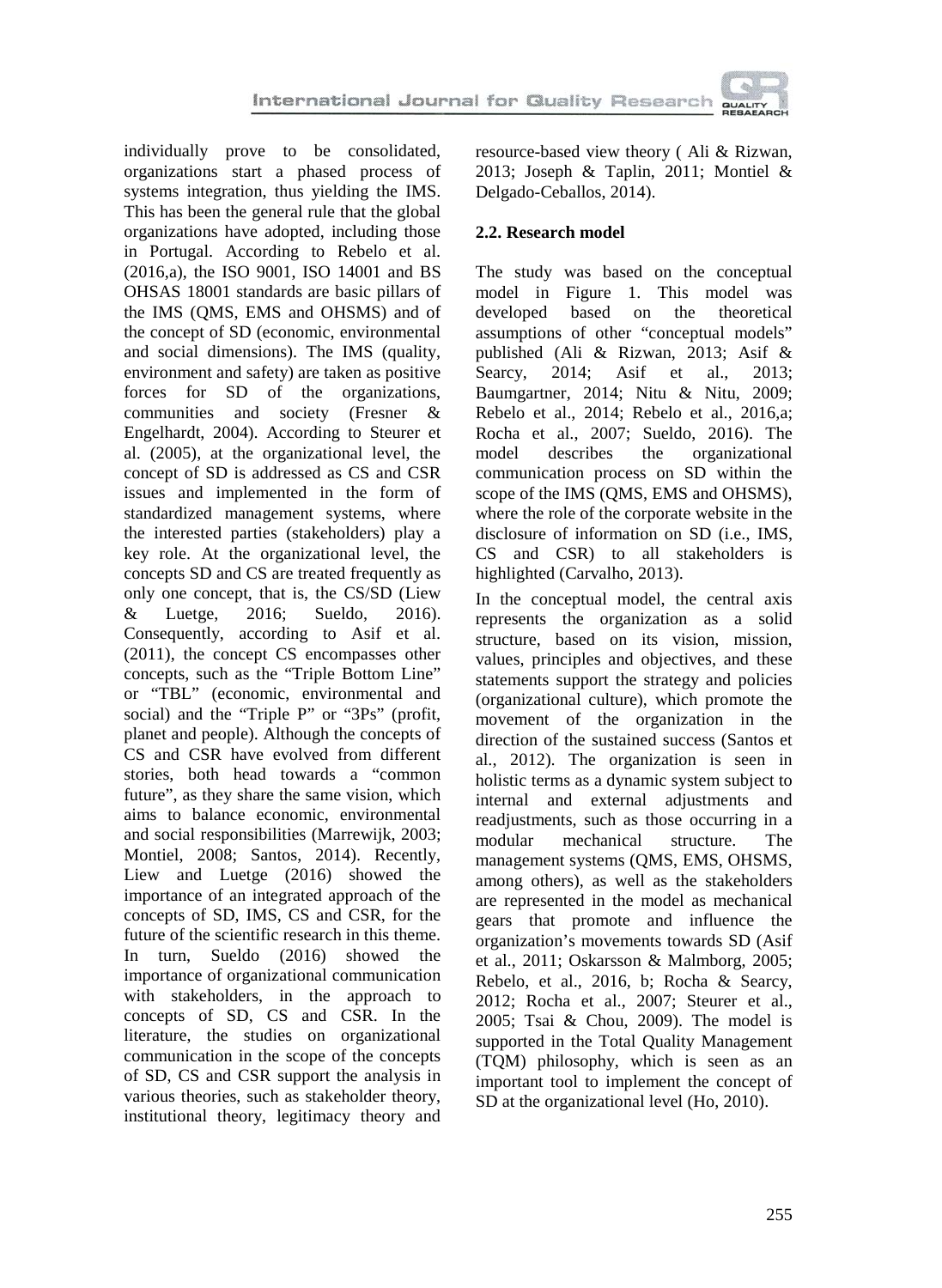



Disclosure of Information on Sustainable Development

**Figure 1.** Conceptual model of organizational communication (adapted from Carvalho, 2013)

In turn, the management systems are implemented and maintained in accordance with the principles of the PDCA methodology, which is the basis of national and international standards (ISO 9001, ISO 14001 and BS OHSAS 18001). Consequently, in the proposed model the continuous improvement cycle (PDCA) takes the central position, since it is very relevant to the organization's strategy and policies (organizational culture), as it represents the key factor (motor) that allows and promotes the integration of various management systems (see, for example, Rocha et al., 2007). The IMS is presented in

the model as the core element of the management process of organizational communication, since it integrates the various requirements of communication (internal and external) that are at the root of the standards of the management systems. In the model, the corporate website is presented as an open door to the world community, which allows to demonstrate the transparency of the organizational culture followed by the top management in the support towards SD, since information on CS and CSR is easily disseminated to all interested parties of the world, thus demonstrating their legitimacy for business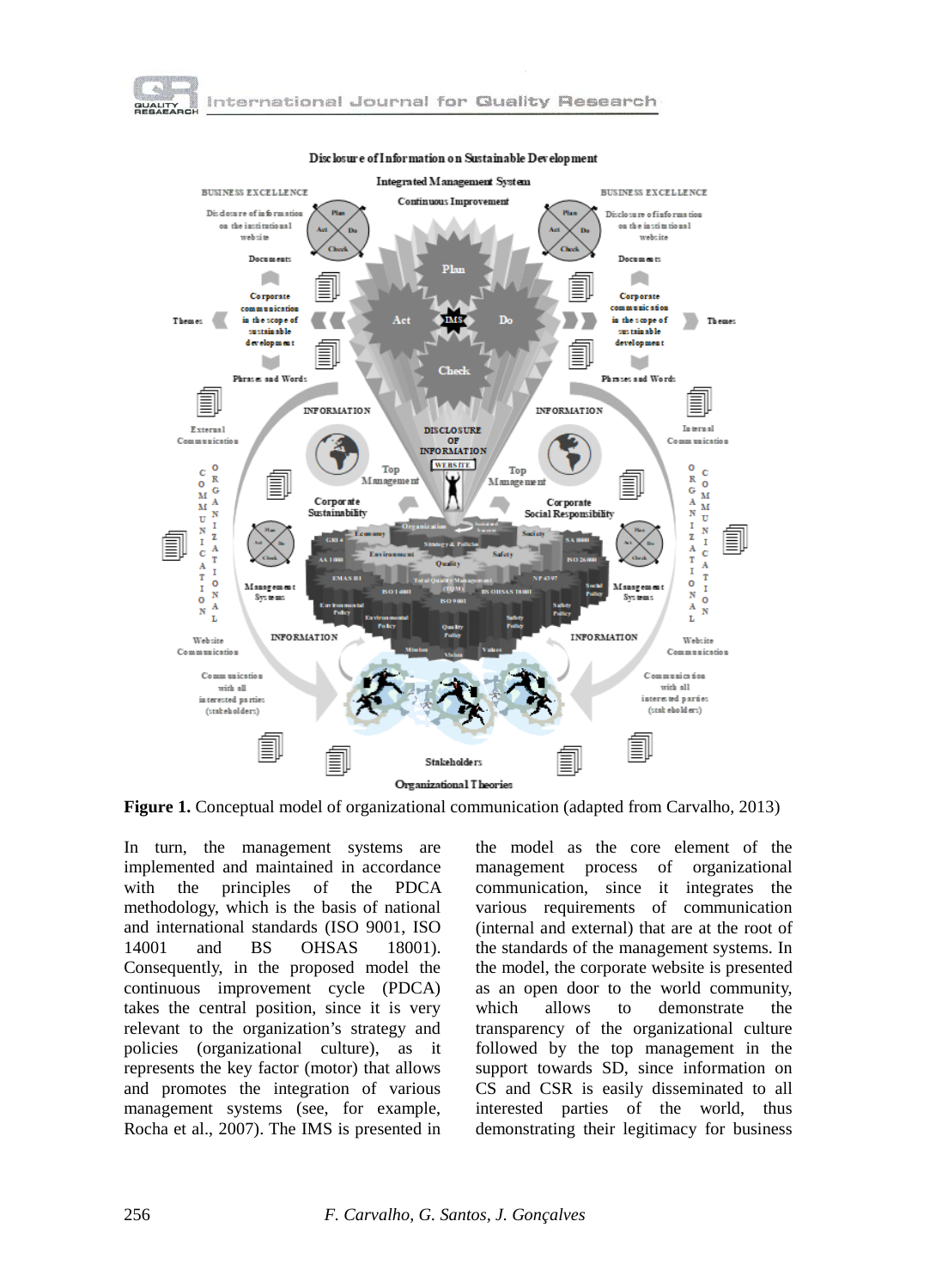continuity (Carvalho et al., 2014a, 2014b). The information that is communicated by the organization to the stakeholders is the target of analysis and reflection, aimed at business excellence. Subsequently, the message perceived by the stakeholders will dictate the sentence of the organization's position in the global market. The feedback from stakeholders is communicated to the organization under different forms of information, such as market studies, sales, turnover, shareholder meetings, workers' meetings, customers and suppliers meetings, participation in debates (i.e., discussion) and<br>public forums, satisfaction surveys, satisfaction surveys, complaints, corporate awards, corporate rankings, brand value and manifestations. Holistically, the model aims to show the motivations and benefits associated with the implementation of management systems (QMS, EMS and OHSMS) and their integration (IMS), in the scope of the economic, environmental and social dimensions of SD (Rebelo, et al., 2016; Rocha & Searcy, 2012; Santos & Millán, 2013; Santos et al. 2017). Consequently, the model shows how the concepts of SD, IMS, CS and CSR can be approached in an integrated manner at the organizational level (Liew & Luetge, 2016; Pogutz, 2007; Steurer et al., 2005). In the proposed model the organizational theories (i.e., stakeholder theory, institutional theory, legitimacy theory and resource-based view theory) are the overall foundation (Ali & Rizwan, 2013; Joseph & Taplin, 2011; Montiel & Delgado-Ceballos, 2014).

### **2.3. Research hypotheses**

In order to answer the research question: which the profile of the certified Portuguese organizations in Quality, Environmental and Occupational Health and Safety (QEOHS) that more prominently (i.e., above average) use the corporate website to disclose information on SD (i.e., about IMS, CS and CSR)?, we formulate five (5) research hypotheses according to the following development. According to Ali and Rizwan (2013), there are several the factors influencing corporate social and environmental disclosure practices in the studied countries (e.g., corporate size), whose theoretical foundation is based on organizational theories. The disclosure of information on environmental and social responsibility varies with the size of the organizations (Gray, Kouhy, & Lavers, 1995; Hackston & Milne, 1996). The largest organizations (i.e., size in terms of turnover, number of employees or total assets) seem to disclose more information on the corporate environmental and social responsibility (e.g., Brammer & Pavelin, 2008; Tagesson et al., 2009), CS (Amran, Ooi, Mydin, & Devi, 2015) and CSR (Barros, 2008; Branco & Rodrigues, 2008; Haniffa & Cooke, 2005). The size of the organization has a positive influence on the amount of voluntary information disclosed on the corporate websites (Álvarez et al.,2008). Therefore, it is important in the present study to formulate and test the following hypothesis.

**H1:** The disclosure of information on SD (i.e., about IMS, CS and CSR) is more prominent in organizations (QEOHS) with greater business volume.

Alves (2005), in a study on the financial information (i.e., economic dimension of SD) on the corporate websites of the 250 most profitable organizations in Portugal, found that the legal form of the organization influences the disclosure of financial information on the Internet. According to Alves (2005), the Portuguese organizations with the legal form of Public Limited Company (PLC) disclose more financial information on their website than the Private Limited Company (LTD). On the other hand, Barros (2008) conducted a research study on 209 Portuguese organizations from different sectors of activity, with a website, and concluded that the organizations with the legal form of the type PLC (i.e., the corporation) do not provide more prominence for the disclosure of information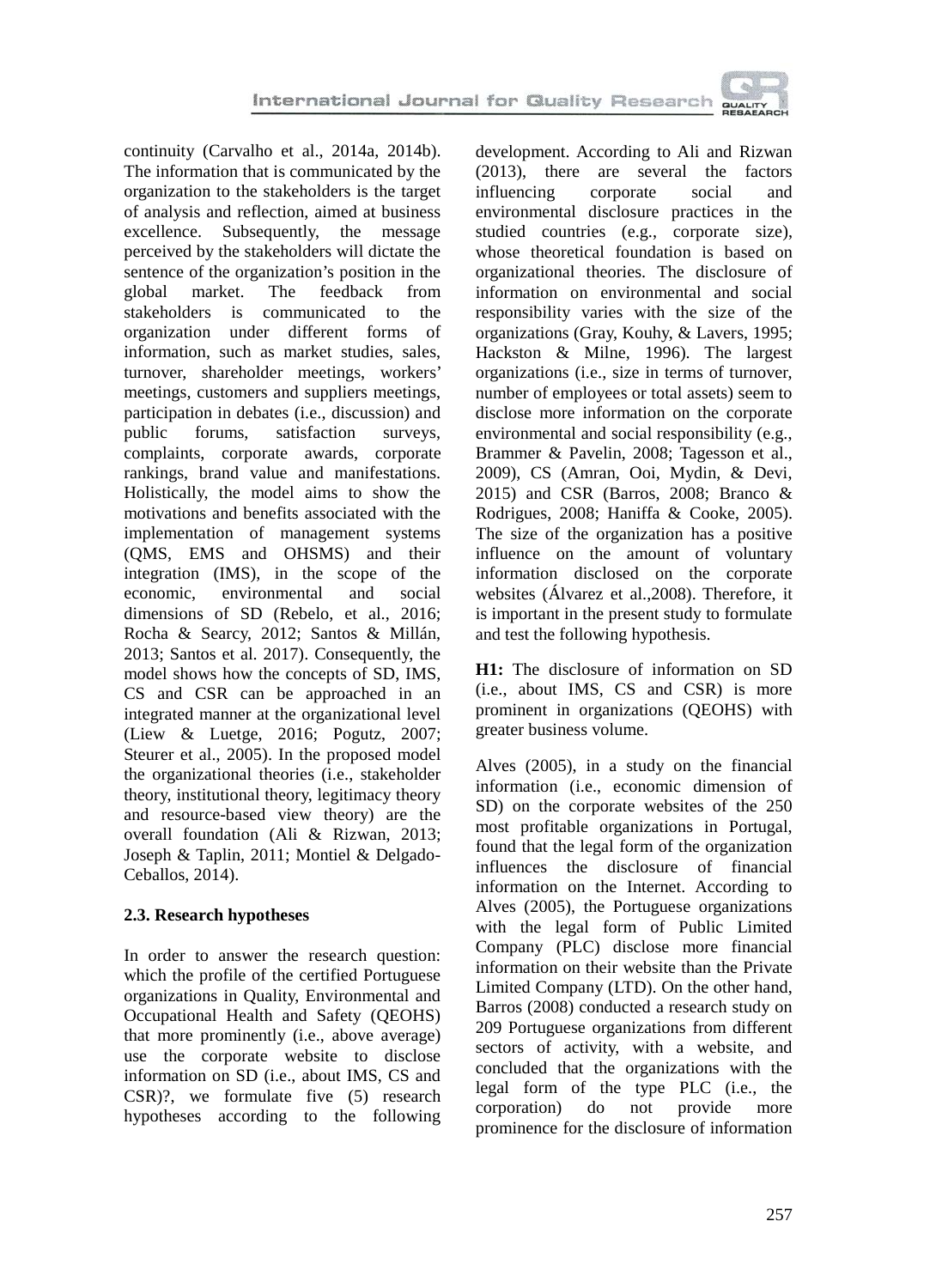

on the social responsibility (i.e., social dimension of SD) than the others, such as the LTD. Therefore, it is important in the present study to formulate and test the following hypothesis.

**H2:** The disclosure of information on SD (i.e., about IMS, CS and CSR) is more prominent in organizations (QEOHS) with legal form of the type PLC.

In the literature, several research studies related to the disclosure of information on corporate environmental and social responsibility (i.e., environmental and social dimensions of SD) refer to the existence of significant differences in terms of quantity and quality of information provided depending on the activity sector, that is, the economic sector or industrial sector ( Álvarez et al., 2008; Amran et al., 2015; Brammer & Pavelin, 2008; Branco & Rodrigues, 2008; Hackston & Milne, 1996; Haniffa & Cooke, 2005; Tagesson et al., 2009). The organizations "in industries that have a larger potential impact on the environment or in industries with a high visibility among consumers seem to exhibit greater concern to improve the corporate image through social responsibility information disclosure on the Internet" (Branco & Rodrigues, 2005, p. 87). However, according to Alves (2005) and Barros (2008), the activity sector (i.e., the primary, secondary and tertiary sectors) of the Portuguese organizations does not appear as a factor to explain the disclosure of information about the economy (i.e., financial issues) and social responsibility on the Internet. In this sense, the lack of consensus motivated the formulation of the following hypothesis.

**H3:** The disclosure of information on SD (i.e., about IMS, CS and CSR) is more prominent in organizations (QEOHS) with industrial activity in the 2nd sector.

The motives which lead an organization to "disclose information can be very different depending on its geographic location" (Álvarez et al., 2008). According to Barros (2008), it is expected that organizations located in more developed areas of the country (e.g., the metropolitan area of Lisbon) promote more the disclosure of information on social responsibility on the website. The study of the relationship between the disclosure of information on economy, environmental and social responsibility and the geographic location of the organization has been studied in the past, by several authors (Alves, 2005; Barros, 2008; Gray et al., 1995). Consequently, according to Alves (2005) and Barros (2008), the geographic location of the Portuguese organizations does not appear to be a factor that explains the disclosure of information about the economy (i.e., financial issues) and social responsibility on the Internet. However, this same analysis was never tested under the joint disclosure of information on the corporate website on IMS, CS and CSR. Therefore, it is important in the present study to formulate and test the following hypothesis.

**H4:** The disclosure of information on SD (i.e., about IMS, CS and CSR) is more prominent in organizations (QEOHS) located in the districts of Lisbon or Setubal.

In Portugal from the 90s to the present day, the annual publication of corporate rankings has been a common practice, by some generalist and specialized press (e.g., "*Revista Exame*", "*Jornal Diário de Notícias*" and "*Jornal Diário Económico*"), which demonstrate theoretically the structure of Portuguese businesses, which face several management issues, such as economic, manufacturing and human capital indicators. The corporate rankings are published and disseminated (in the last years), by the "mass media" (i.e., the media), under the following headings: "*100 Melhores Empresas para Trabalhar*" ("100 Best Enterprises to Work For") and "*500 Maiores & Melhores Empresas*" ("500 Largest & Best Enterprises") published in the "*Revista*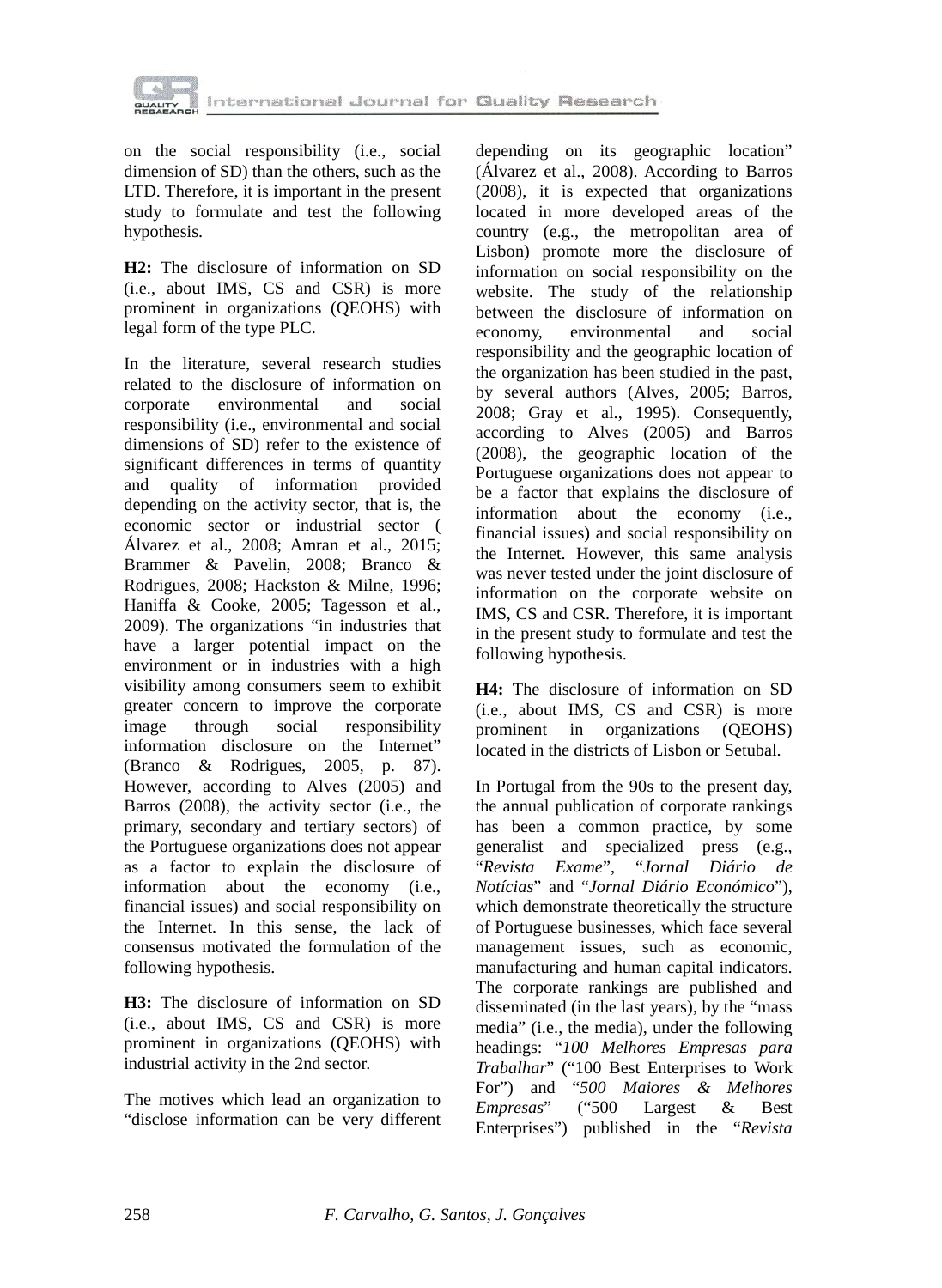

*Exame*" ("Exame Magazine"), "1000<br>*Maiores Empresas*" ("1000 Largest *Maiores Empresas*" ("1000 Largest Enterprises") published in the "*Jornal Diário de Notícias*" ("Daily News Newspaper") and "*Jornal Diário Económico*" ("Daily Economic Newspaper") and "*Pequenas e Médias Empresas Líderes – PME Líder*" ("Small and Medium-sized Leading Enterprises – SME Leader") published in the "*Jornal Diário Económico*". The published rankings in the media, seek to demonstrate to society the organization's position relative to its competition in the national market, as well as to disseminate organizations' practices and results on how to achieve business excellence. Branco and Rodrigues (2008) quoting other authors, suggest that exposure of organizations to the media is used as a "proxy" for social visibility. In turn, Branco and Rodrigues (2008) consider that the exposure of the organization to the media is positively related to the disclosure of information about social responsibility in annual reports. However, this relationship has not always been observed regarding the disclosure of information about environmental responsibility in annual reports (Brammer & Pavelin, 2008), as well as the disclosure of information about social responsibility on the corporate website (Branco & Rodrigues, 2008). In this sense, the lack of consensus motivated the formulation of the following hypothesis.

**H5:** The disclosure of information on SD (i.e., about IMS, CS and CSR) is more prominent in organizations (QEOHS) exposed in the media rankings.

# **3. Methodology**

### **3.1. Research sample**

In Portugal, at the end of 2011, the population (i.e., the universe) of the certified organizations in quality (ISO 9001), environment (ISO 14001) and occupational health and safety (BS OHSAS 18001/NP 4397) was comprised of 523 organizations. This study included a sample of 422 (80.7%) organizations from the population, that is, only the organizations that had accessible websites till the date of the content exploratory analysis. We excluded from the sample all certified organizations (QEOHS), which had their websites under construction (including websites for maintenance), as well as all organizations whose website was unavailable or nonexistent. In the case of business groups with a general website, only the organizations that made available a micro website in the overall group website were included in the sample, or when a specific section on the webpage was available (Carvalho, 2013). The graph in Figure 2 shows the breakdown of this relationship.



Website under construction ■ Website unavailable or nonexistent ■ Website accessible **Figure 2.** Number of organizations by website type (adapted from Carvalho, 2013).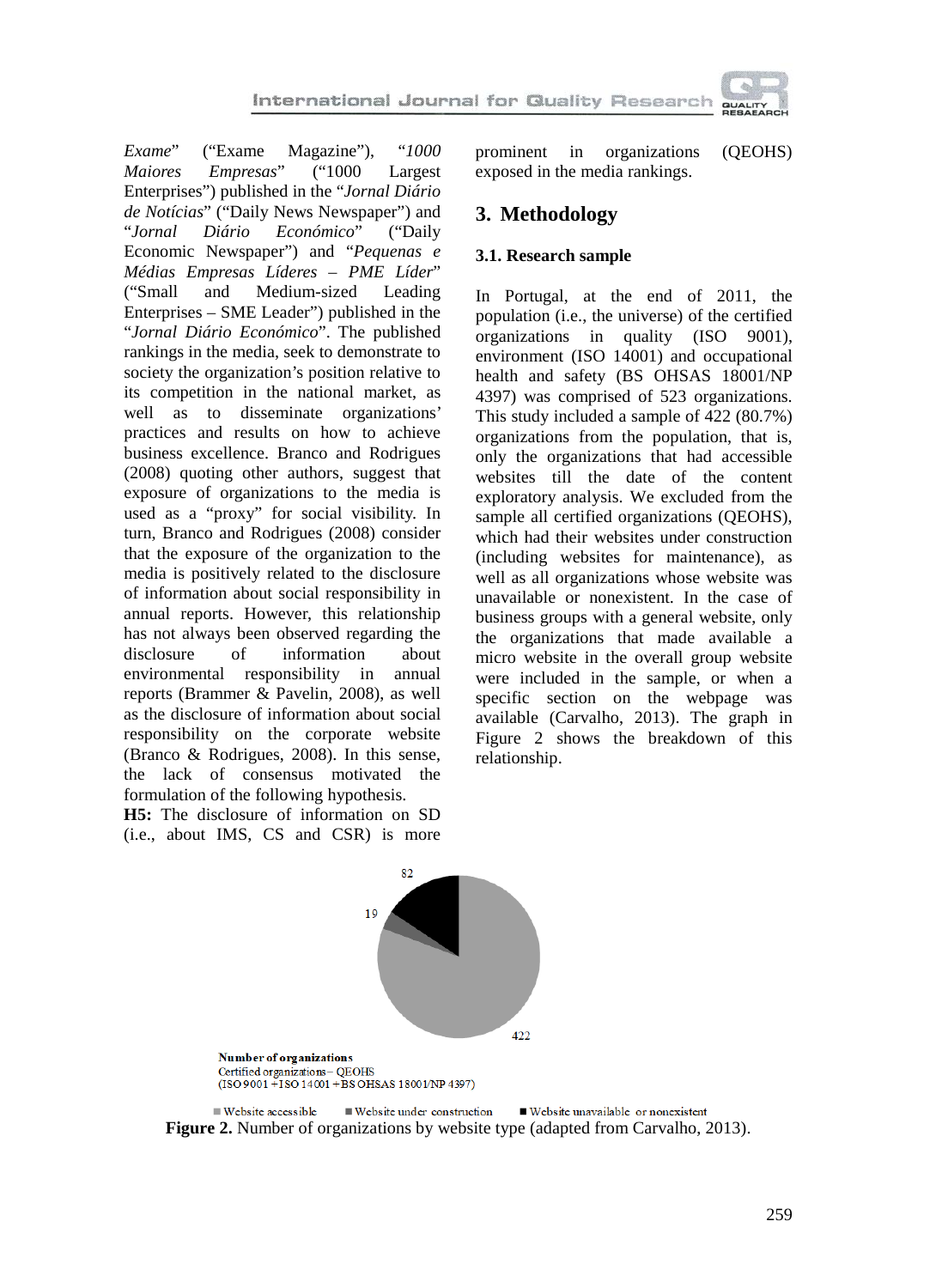

#### **3.2. Research sample**

The research strategy we undertook was based on a survey of the data from websites using the content analysis technique. According to Berelson (1952), "content analysis is a research technique for the objective, systematic, and quantitative description of the manifest content of communication" (p. 18). In turn, according to Weber (1988), "content analysis is a research method that uses a set of procedures to make valid inferences from text" (p. 9). In other words, "content analysis is a research technique for making replicable and valid inferences from texts (or other meaningful matter) to the contexts of their use" (Krippendorff, 2004, p. 18). Content analysis is a common research method or technique in studies that analyze information disclosed<br>by organizations on environment, by organizations on

sustainability and social responsibility in annual reports and/or on their corporate website (e.g., Álvarez et al., 2008; Amran et al., 2015; Barros, 2008; Brammer & Pavelin, 2008; Branco & Rodrigues, 2005, 2008; Dade & Hassenzahl, 2013; Gill et al.,2008; Gray et al., 1995; Hackston & Milne, 1996; Haniffa & Cooke, 2005; Joseph & Taplin, 2011; Tagesson et al., 2009). According to Bardin (2015), the application of the content analysis technique requires the definition of the *corpus*, categories, subcategories and units of analysis (i.e., the words, phrases, themes and documents for analysis). Consequently, in this study the *corpus* was defined as the set of information disclosed on the corporate website. Table 1 presents the relationship of the categories, subcategories and units of analysis, which supported this research.

| Categories of analysis                                | Subcategories of analysis                                                                                                                                                                                                                                                                                                  | Units of<br>analysis            |
|-------------------------------------------------------|----------------------------------------------------------------------------------------------------------------------------------------------------------------------------------------------------------------------------------------------------------------------------------------------------------------------------|---------------------------------|
| 1. Structure of the<br>corporate website              | 01. The homepage displays the theme QEOHSMS/IMS<br>02. The homepage displays the theme CS/SD<br>03. The homepage displays the theme CSR<br>04. A section displays the theme QEOHSMS/IMS<br>05. A section displays the theme CS/SD<br>06. A section displays the theme CSR                                                  | Concept (i.e.,<br>the theme)    |
| 2. Corporate strategy                                 | 07. Mission statement<br>08. Vision statement<br>09. Values/Principles statement<br>10. Strategy/Objectives statement<br>11. Organizational structure (organogram) statement<br>12. Management systems statement                                                                                                           | Concept (i.e.,<br>the phrase)   |
| 3. Corporate policies                                 | 13. Quality policy<br>14. Environmental policy<br>15. Occupational health and safety policy<br>16. Human resources policy<br>17. Sustainability policy<br>18. Social responsibility policy                                                                                                                                 | Concept (i.e.,<br>the document) |
| 4. Manuals, codes<br>and other corporate<br>documents | 19. Quality manual<br>20. Environmental manual<br>21. Occupational health and safety manual<br>22. Human resources manual<br>23. Sustainability manual<br>24. Social responsibility manual<br>25. Code of good practices<br>26. Code of environmental impacts and safety risks<br>27. Code of ethics and corporate conduct | Concept (i.e.,<br>the document) |

Table 1. Parameters of the content analysis method (adapted from Carvalho, 2013)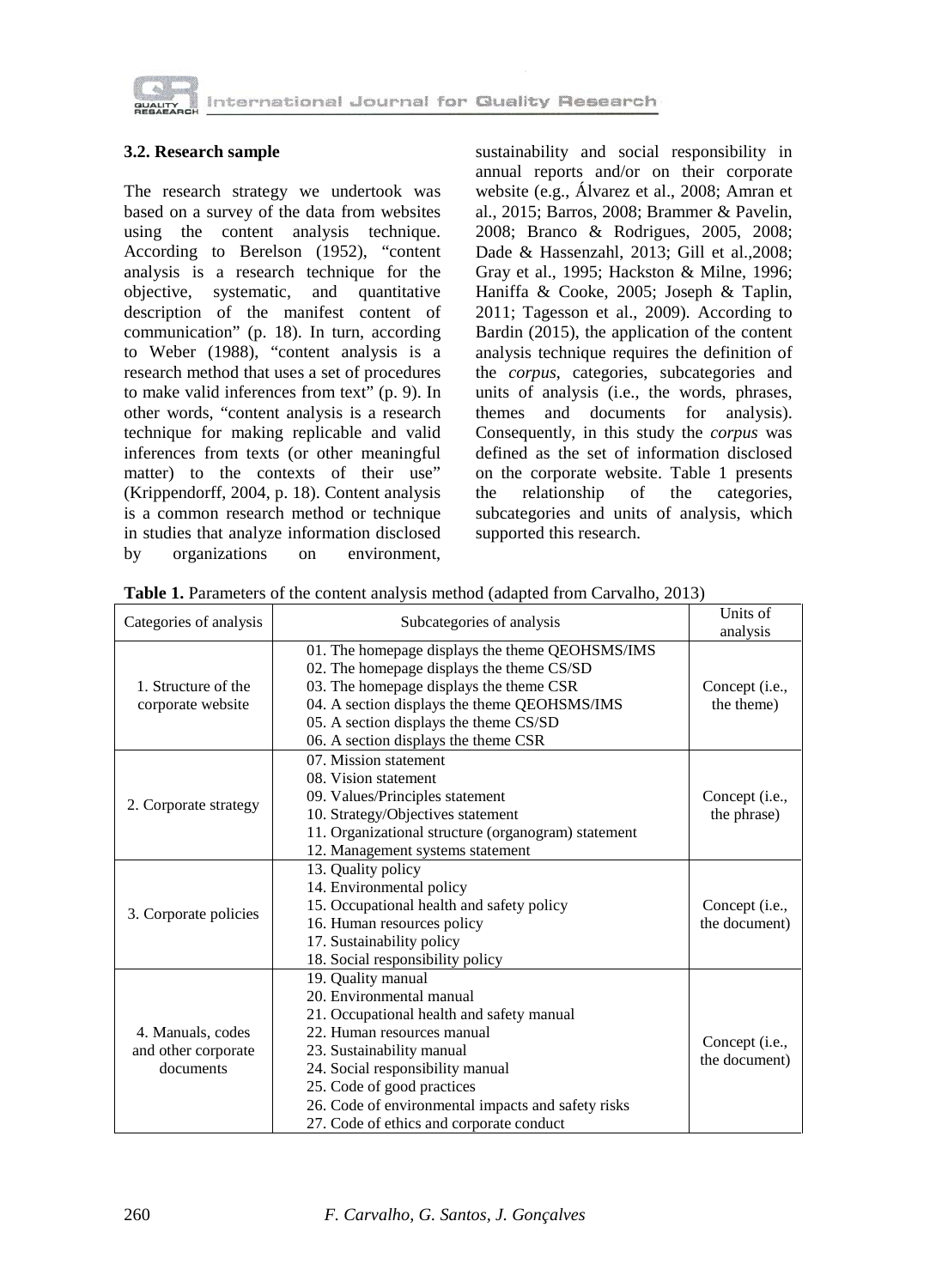

| Categories of analysis                                        | Subcategories of analysis                                                                                                                                                                                                                                                                                                                                                                                                                                                                                  | Units of<br>analysis            |  |  |  |
|---------------------------------------------------------------|------------------------------------------------------------------------------------------------------------------------------------------------------------------------------------------------------------------------------------------------------------------------------------------------------------------------------------------------------------------------------------------------------------------------------------------------------------------------------------------------------------|---------------------------------|--|--|--|
| 4. Manuals, codes<br>and other corporate<br>documents         | 28. Code of corporate conduct and HIV<br>Concept (i.e.,<br>29. Corruption risk management plan<br>the document)                                                                                                                                                                                                                                                                                                                                                                                            |                                 |  |  |  |
| 5. Reports and<br>corporate statements                        | 30. Sustainability report<br>31. Social responsibility report<br>32. Environmental report<br>33. Occupational health and safety report<br>34. Annual report or corporate report<br>35. Accounts report<br>36. Financial report<br>37. Corporate governance report<br>38. Environmental statement or performance report                                                                                                                                                                                     | Concept (i.e.,<br>the document) |  |  |  |
| 6. Indicators and<br>corporate indexes                        | 39. Indicators and indexes about the QEOHSMS/IMS<br>40. Indicators and indexes about issues financial $(\triangleleft)$<br>41. Indicators and indexes about issues of CS/SD<br>42. Indicators and indexes about issues of CSR                                                                                                                                                                                                                                                                              | Concept (i.e.,<br>the theme)    |  |  |  |
| 7. Certificates and<br>corporate<br>registrations             | 43. Certificate of conformity QMS (ISO 9001)<br>44. Certificate of conformity EMS (ISO 14001)<br>45. Certificate of conformity OHSMS (OHSAS 18001)<br>46. Certificate of conformity OHSMS (NP 4397)<br>47. Certificate of conformity HRMS (NP 4427)<br>48. Certificate of conformity SRMS (SA 8000)<br>49. Certificate of conformity SRMS (NP 4469)<br>50. Register of conformity EMS (EMAS III)<br>51. Register of conformity BCSD Portugal<br>52. Register of conformity GCN Portugal                    | Concept (i.e.,<br>the document) |  |  |  |
| 8. Normative<br>references, symbols<br>and corporate brands   | 53. Reference, symbol or brand QMS (ISO 9001)<br>54. Reference, symbol or brand EMS (ISO 14001)<br>55. Reference, symbol or brand OHSMS (OHSAS 18001)<br>56. Reference, symbol or brand OHSMS (NP 4397)<br>57. Reference, symbol or brand HRMS (NP 4427)<br>58. Reference, symbol or brand SRMS (SA 8000)<br>59. Reference, symbol or brand SRMS (NP 4469)<br>60. Reference, symbol or brand EMS (EMAS III)<br>61. Reference, symbol or brand BCSD Portugal<br>62. Reference, symbol or brand GCN Portugal | Concept (i.e.,<br>the word)     |  |  |  |
| 9. Corporate projects<br>of involvement with<br>the community | 63. Corporate projects in the scope of the QEOHSMS/IMS<br>64. Corporate projects in the scope of CS/SD<br>65. Corporate projects in the scope of CSR                                                                                                                                                                                                                                                                                                                                                       | Concept (i.e.,<br>the theme)    |  |  |  |

#### **Table 1.** Parameters of the content analysis method (adapted from Carvalho, 2013) (continued)

Note: QEOHSMS, Quality, Environment, Occupational Health and Safety Management System; IMS, Integrated Management System; CS, Corporate Sustainability; SD, Sustainable Development; CSR, Corporate Social Responsibility; HIV, Human Immunodeficiency Virus; EMAS, Eco-Management and Audit Scheme; QMS, Quality Management System; EMS, Environmental Management System; OHSMS, Occupational Health and Safety Management System; HRMS, Human Resources Management System; SRMS, Social Responsibility Management System; ISO, International Organization for Standardization; OHSAS, Occupational Health and Safety Assessment Series; NP, Portuguese Standard; SA, Social Accountability; BCSD, Business Council for Sustainable Development; GCN, Global Compact Network; €, Euros.

The categories, subcategories and units of analysis that support the content analysis were defined based on the published literature (e.g., Álvarez et al., 2008; Branco & Rodrigues, 2008; Gray et al., 1995; Haniffa & Cooke, 2005; Joseph & Taplin, 2011; Tagesson et al., 2009). This research was based on the simplest form of content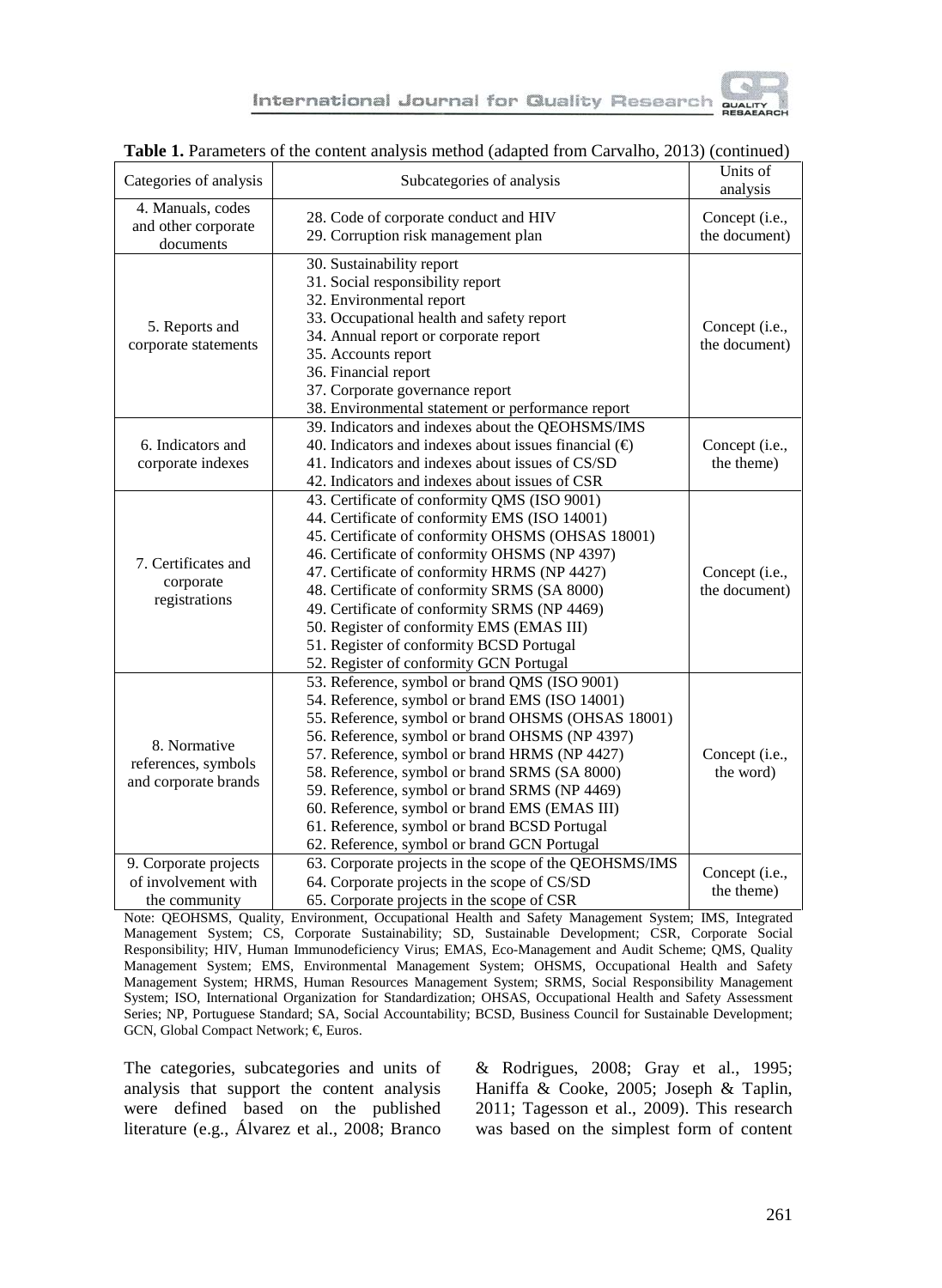

analysis technique, which is based on highlighting the "presence" or "absence" of<br>information disclosed, that is, each disclosed, that is, each subcategory is analyzed in a dichotomous manner. In other words, two mutually exclusive alternatives, such as "one" (1) or "zero" (0), in which the item of the subcategory is assigned the code or value of 1 (if present), when there is information disclosed in the category, otherwise, is assigned the code or value of 0 (if absent) when there is no information disclosed in the category (Haniffa & Cooke, 2005).

#### **3.3. Research data**

The exploratory analysis of the corporate websites of the 422 organizations of the sample was done in two (2) phases (i.e., characterization phase and validation phase) between the months of August and December of 2012. The data collection and analysis was done through a computerized database, developed especially for the research project. The database included several data on the identification and characterization of all certified organizations (QEOHS), by the end of 2011, as well as all data on the disclosure of information on the corporate website, by the end of 2012. The measurement of the reliability of the research data (obtained by applying the content analysis method to corporate website) was determined on the basis of the Krippendorff's alpha coefficient (i.e., the alpha or  $\alpha$ ), with a value of  $\alpha = 0.904$ . According to Krippendorff (2004), in the content analysis method, the "data reliability" is acceptable for coefficient values of  $\alpha \ge 0.800$  (p. 241).

#### **3.4. Research variables**

#### **3.4.1. Dependent variable**

The holistic view of the information disclosed on the corporate website was determined through the use of an index. The mathematical formula of the Information Disclosure Index (IDI) on SD, in the scope of the IMS, CS and CSR, was based on other indices published in the literature (e.g., Amorim, 2010; Amran et al., 2015; Branco & Rodrigues, 2008; Haniffa & Cooke, 2005). The IDI is supported on nine (9) categories (i.e., indicators) and sixty-five (65) subcategories (i.e., items) of analysis. The IDI is calculated taking into account the dichotomous classification of each item of the indicators, that is, if a item is disclosed on the website the item is assigned the value of one (1), otherwise, it is assigned the value of zero (0). Equation 1 shows the mathematical expression for calculating the IDI, which is the dependent variable in this analysis. The IDI is a continuous variable (i.e., quantitative variable) that takes on values between  $0 \leq IDI \leq 1$ .

$$
IDI_{SDj} = \frac{\sum_{i=1}^{n_j} (C_{ki} \times W_i)_{ij}}{\sum_{i=1}^{n_j} (M_i \times W_i)_{ij}}
$$
(1)

*Where;*

*IDISDj – information disclosure index on SD (i.e., about IMS, CS and CSR) of the organization j;*

 $C_{ki}$  – *classification of the item k of the indicator i, who takes the value of one (1) or zero (0);*

 $W_i$  – *weight attributed to the indicator i;* 

*Mi – maximum classification of the indicator i;*

*j – j-th certified Portuguese organization (QEOHS), with j = 1, …, n;*

 $i - i$ -th indicator, with  $i = 1, ..., n$ ;

 $k = k$ -th item, with  $k = 1, ..., n$ ;

*n – number of organizations, indicators and items that support the index.*

*Note: The weights attributed to the indicators were determined empirically, based on the level of importance of the information disclosed. Thus, we have that Wi assumes the values:*  $W_1 = 0.040$ ;  $W_2 = 0.040$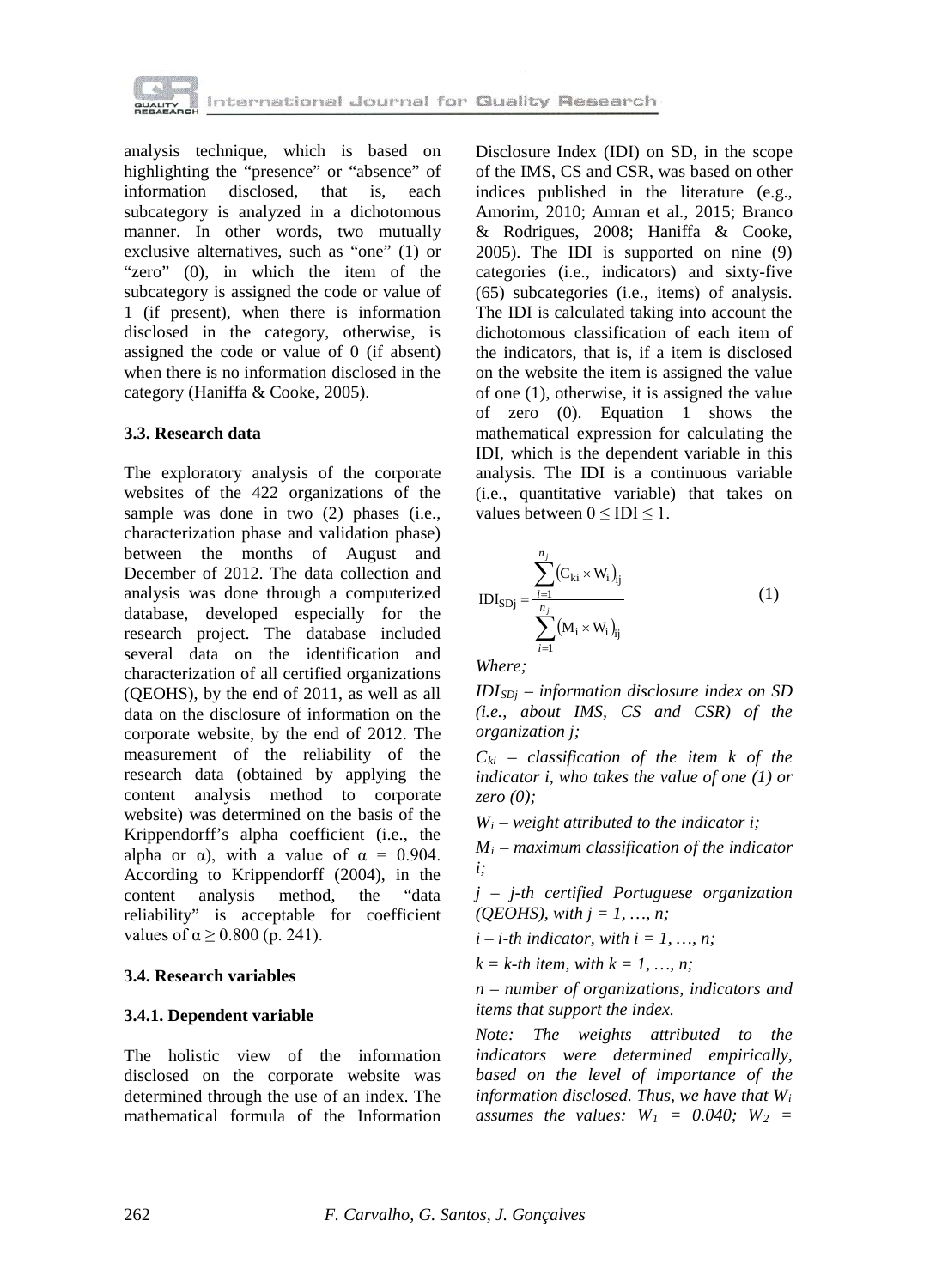*0.050; W3 = 0.150; W4 = 0.225; W5 =*  0.275;  $W_6 = 0.035$ ;  $W_7 = 0.150$ ;  $W_8 =$ *0.025; W9 = 0.050. In turn, we have that n assumes the values:*  $j = 1, ..., 422$ ;  $i = 1, ...,$ *9; k = 1, ..., 65. Then, we have that*  $0 \leq IDI \leq$ *1, that is, the IDI takes the value of one (1), when all the items were divulged in the corporate website and takes the value of zero (0), otherwise.*

#### **3.4.2. Independent variables**

In the study, the five (5) research hypotheses formulated were supported by five (5) independent variables, all of them categorical or nominal variables (i.e., qualitative variables), of the type dummy or binary variables (i.e., each category can take the code or value of 0 or 1), see Table 2.

| Variables       | Description                                                                         |
|-----------------|-------------------------------------------------------------------------------------|
| <b>Business</b> | The organization is classified dichotomously (i.e., binary form) according to       |
| volume          | the business volume, in euros $(\theta)$ , obtained in 2011. When the business      |
| (BV)            | volume (i.e., turnover) is among the 1000 largest of Portugal the                   |
|                 | organization is classified as "Greater" (1), otherwise, is classified as "Other"    |
|                 | (0)                                                                                 |
| Legal form      | The organization is classified dichotomously (i.e., binary form) according to       |
| (LF)            | the legal form. When the legal form assumes the designation of Public               |
|                 | Limited Company (PLC) the organization is classified as "PLC" (1),                  |
|                 | otherwise, is classified as "Other" $(0)$                                           |
| Activity sector | The organization is classified dichotomously (i.e., binary form) according to       |
| (AS)            | the activity sector. When the activity sector (i.e., economic sector or             |
|                 | industrial sector) is framed on the secondary sector (2nd sector) the               |
|                 | organization is classified as "2nd sector" (1), otherwise, is classified as         |
|                 | "Other" $(0)$                                                                       |
| Geographic      | The organization is classified dichotomously (i.e., binary form) according to       |
| location        | the geographic location. When the geographic location of the headquarters or        |
| (GL)            | delegation belongs to the district of Lisbon or Setubal the organization is         |
|                 | classified as "Lisbon or Setubal" $(1)$ , otherwise, is classified as "Other" $(0)$ |
| Media rankings  | The organization is classified dichotomously (i.e., binary form) according to       |
| (MR)            | the exposure in the media rankings (i.e., included in the rankings), published      |
|                 | in 2011 and 2012. When the exposure occurs annually in the media rankings           |
|                 | the organization is classified as "Exposed" (1), otherwise, is classified as        |
|                 | "No" $(0)$                                                                          |

**Table 2.** Formulation of the independent variables (adapted from Carvalho, 2013)

#### **3.5. Estimation model**

The determination of the profile (i.e., the set of common and significant characteristics) of the Portuguese organizations with certification (QEOHS), in which the information disclosed through the website in the scope of the IMS, CS and CSR is more prominent, was supported by the binary logistic regression model expressed in Equation 2 (see, for example, Kleinbaum & Klein, 2010). The selection and the

mathematical formulation of the proposed model were based on others studies published in the literature on disclosure of information (e.g., Barros, 2008; Brammer & Pavelin, 2008). In the estimation model the dependent and independent variables are all binary variables.

 $logit$  [P(IDI<sub>SD(0, 1)*j*</sub> = 1|BV, LF, AS, GL,  $MR$ )] =  $\beta_0 + \beta_1 BV_j + \beta_2 LF_j + \beta_3 AS_j +$  $\beta_4\text{GL}_i + \beta_5\text{MR}_i + \mathcal{E}_i$  (2)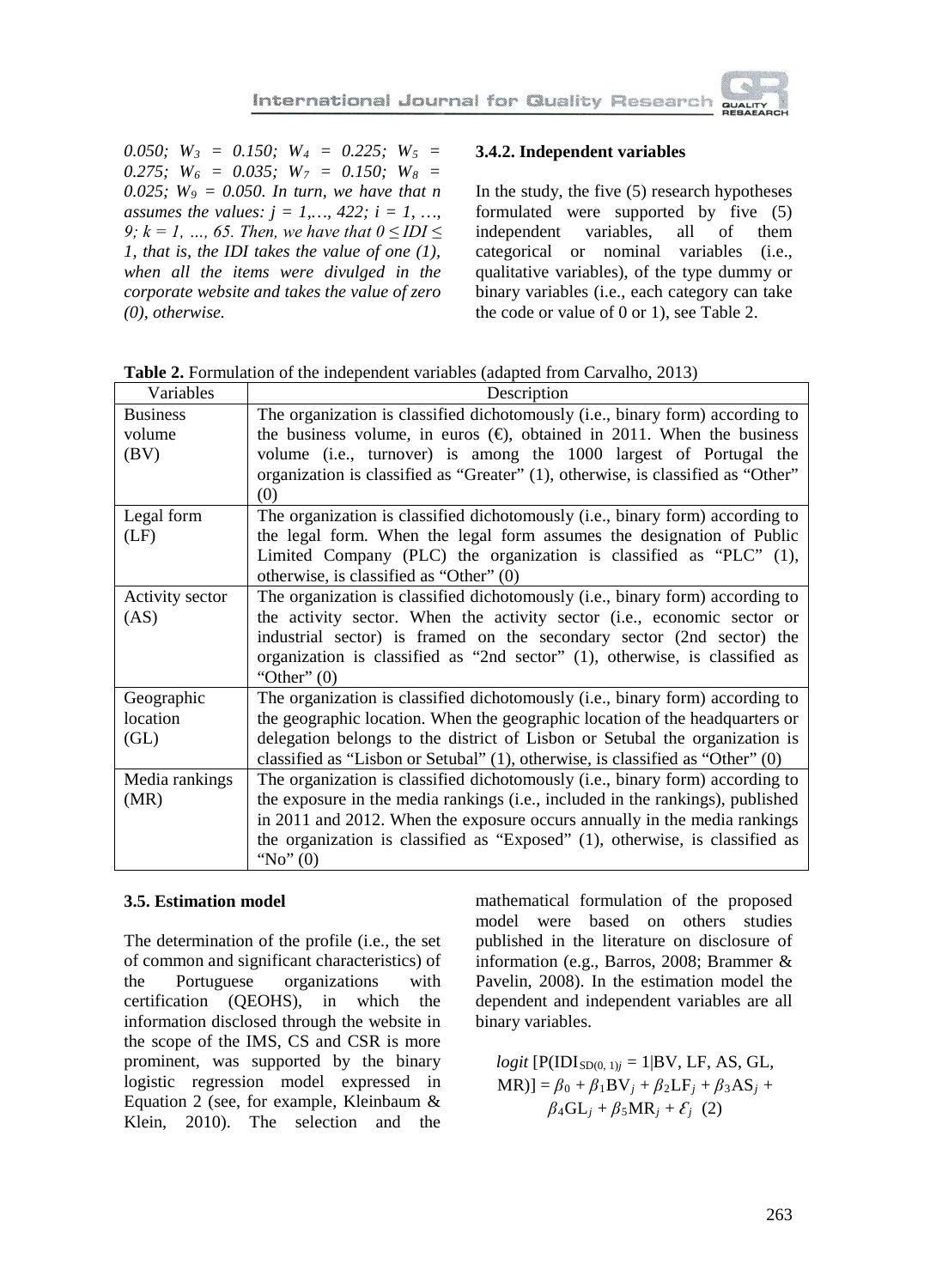

In order to apply the binary logistic regression model (dummy variables) the continuous dependent variable (IDI) was transformed into a categorical variable (binary). Thus, if the value estimated of the IDI for the organization (*j*) is greater that the mean value (i.e., 0.134), then it is assigned the classification "more prominent" (1), otherwise, it is assigned the classification "less prominent" (0). The equation of the proposed model includes the link function (*logit*), the conditional probability (P) of the dependent variable  $(IDI<sub>SD(0, 1)</sub>)$  take on the category "more prominent" (1), the model coefficients (*β*), the acronyms of the independent variables (BV, LF, AS, GL and MR) and the error term  $(\mathcal{E})$ . Thus, the binary logistic regression equation was used to test the research hypotheses.

### **4. Results**

#### **4.1. Descriptive analysis**

The graph in Figure 3 presents a holistic view about the items of information disclosed on SD (within the scope of the IMS, CS and CSR) on the corporate website by 422 certified Portuguese organizations (QEOHS). Among the top ten most disclosed items (i.e., subcategories), we have in descending order the following: (1st) management systems statement [12], disclosed by 388 (91.9%) organizations; (2nd) reference, symbol or brand QMS (ISO 9001) [53], disclosed by 360 (85.3%) organizations; (3rd) reference, symbol or brand EMS (ISO 14001) [54], disclosed by 337 (79.9%) organizations; (4th) reference, symbol or brand OHSMS (OHSAS 18001) [55], disclosed by 332 (78.7%) organizations; (5th) a section displays the theme QEOHSMS/IMS [04], disclosed by 284 (67.3%) organizations; (6th) quality policy [13], disclosed by 259 (61.4%) organizations; (7th) environmental policy [14], disclosed by 258 (61.1%) organizations; (8th) occupational health and safety policy [15], disclosed by 257 (60.9%) organizations; (9th) mission statement [07], disclosed by 250 (59.2%) organizations; (10th) the homepage displays the theme QEOHSMS/IMS [01], disclosed by 239 (56.6%) organizations.



**Figure 3.** Number of organizations that disclose items (adapted from Carvalho, 2013)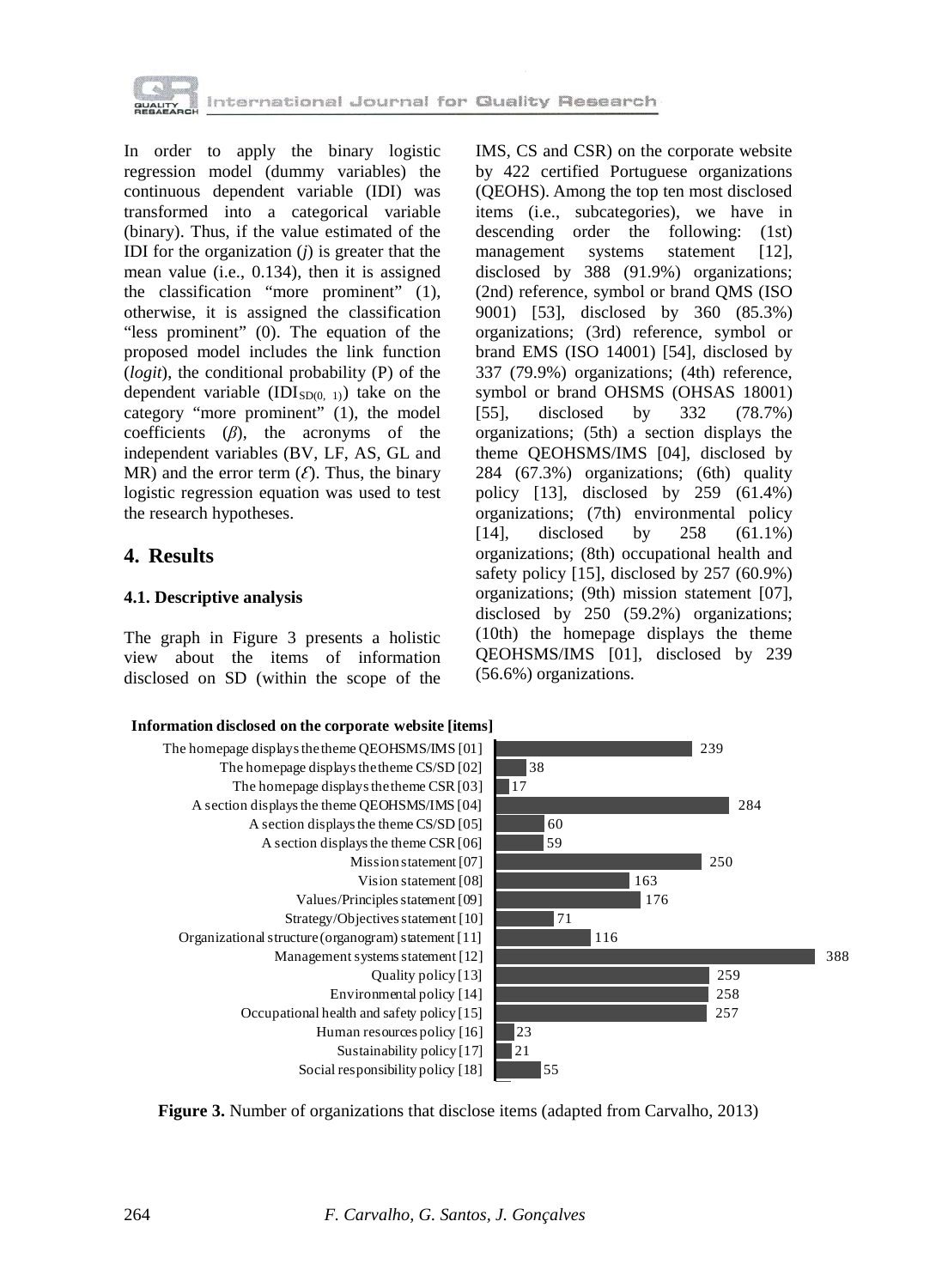



360 337 332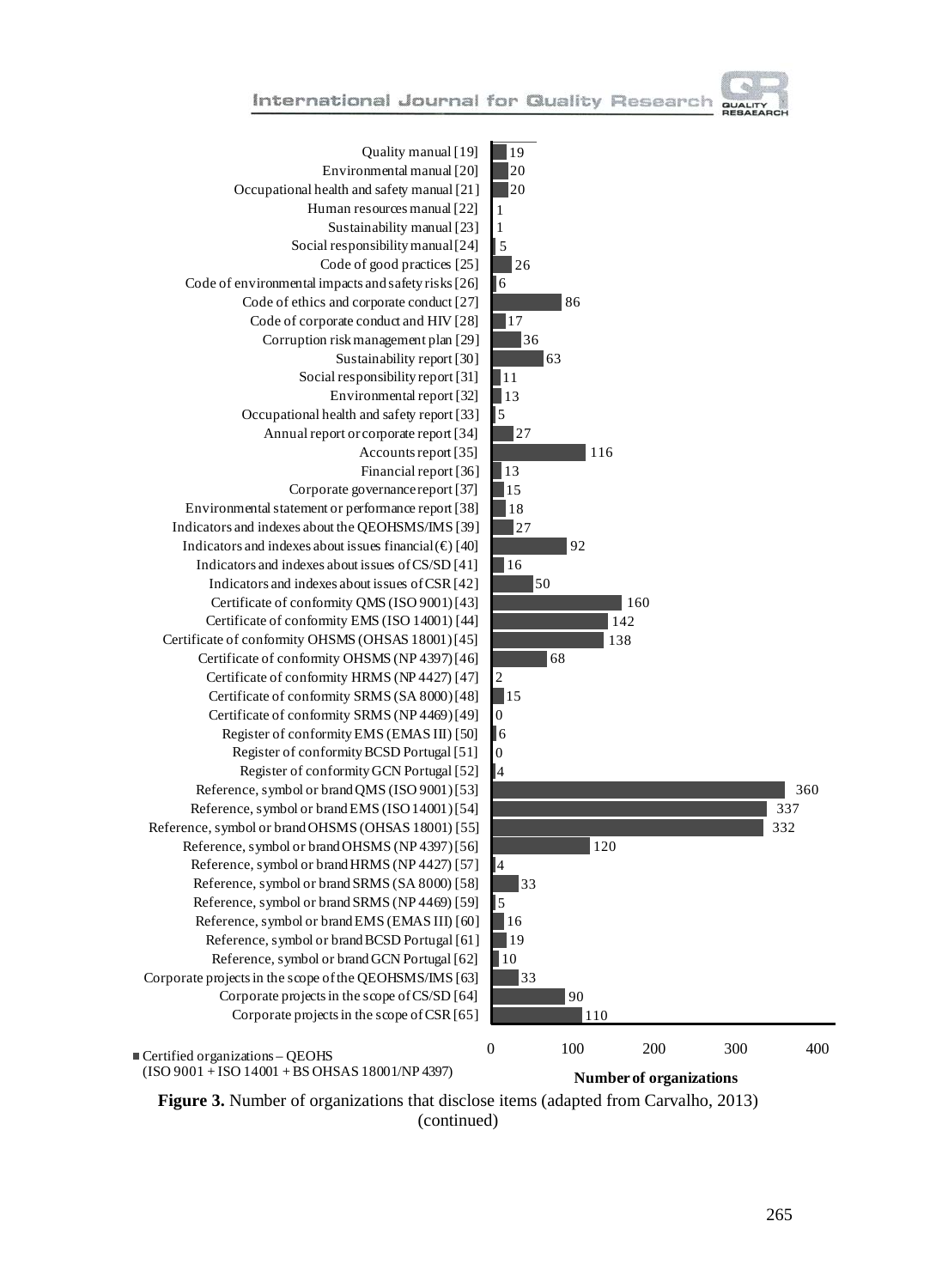

#### **4.2. Univariate analysis**

The dependent variable (IDI) is a continuous quantitative variable that assumes values between 0 and 1. Table 3 presents some statistical parameters that characterize the dependent variable, where the minimum (0.000), maximum (0.571) and mean (0.134) values are highlighted. In turn, the continuous dependent variable (IDI) when transformed into a categorical variable (qualitative), that is, a dummy or binary variable  $(IDI<sub>SD(0, 1)</sub>)$  assumes the category

"more prominent" (1) for 190 (45.0%) organizations and the category "less<br>prominent" (0) for 232 (55.0%) prominent" (0) for 232 (55.0%) organizations.

In the research study, the five (5) independent variables (i.e., the BV, LF, AS, GL and MR) are all categorical variables, that is, dummy or binary variables (qualitative) and assume the code or value of 0 or 1, according to their classification category. In terms of statistical dimension all categories (0 or 1) include more than 100 organizations.

**Table 3.** Results of characterization of the dependent variable (adapted from Carvalho, 2013)

| Information<br>0.000<br>422<br>0.571<br>56.572<br>0.097<br>disclosure<br>0.009<br>0.134 | Variable    | $\mathbf{A}$ | Minimum | Maximum | Sum | Mean | SD | Variance |
|-----------------------------------------------------------------------------------------|-------------|--------------|---------|---------|-----|------|----|----------|
|                                                                                         | index (IDI) |              |         |         |     |      |    |          |

Note: *N*, Number; *SD*, Standard Deviation

#### **4.3. Bivariate analysis**

Following the statistical relationship established between the continuous dependent variable (IDI) and each of the five (5) categorical independent variables (BV, LF, AS, GL and MR), we found that there are differences in the calculated values of the sum and mean of the dependent variable (IDI) by category 0 and 1 of the independent variables (BV, LF, AS, GL and MR), see Table 4. However, these results do not allow us to verify if the differences are significant.

**Table 4.** Results of the relationship between the variables (adapted from Carvalho, 2013).

|                | Variables              |                              | Dependent |             |        |       |       |              |  |
|----------------|------------------------|------------------------------|-----------|-------------|--------|-------|-------|--------------|--|
|                |                        | Information disclosure index |           |             |        |       |       |              |  |
| H              | Independent            | N                            | Minimum   | Maximu<br>m | Sum    | Mean  | SD    | Varianc<br>e |  |
| H1             | <b>Business volume</b> |                              |           |             |        |       |       |              |  |
|                | $(0)$ Other            | 283                          | 0.000     | 0.571       | 33.366 | 0.118 | 0.088 | 0.008        |  |
|                | $(1)$ Greater          | 139                          | 0.000     | 0.429       | 23.206 | 0.167 | 0.106 | 0.011        |  |
| H <sub>2</sub> | Legal form             |                              |           |             |        |       |       |              |  |
|                | $(0)$ Other            | 114                          | 0.000     | 0.571       | 13.328 | 0.117 | 0.091 | 0.008        |  |
|                | $(1)$ PLC              | 308                          | 0.000     | 0.456       | 43.244 | 0.140 | 0.099 | 0.010        |  |
| H <sub>3</sub> | Activity sector        |                              |           |             |        |       |       |              |  |
|                | $(0)$ Other            | 183                          | 0.000     | 0.571       | 25.968 | 0.142 | 0.104 | 0.011        |  |
|                | $(1)$ 2nd sector       | 239                          | 0.000     | 0.429       | 30.604 | 0.128 | 0.091 | 0.008        |  |
| H4             | Geographic location    |                              |           |             |        |       |       |              |  |
|                | $(0)$ Other            | 232                          | 0.000     | 0.571       | 29.826 | 0.129 | 0.096 | 0.009        |  |
|                | (1) Lisbon or Setubal  | 190                          | 0.000     | 0.456       | 26.746 | 0.141 | 0.098 | 0.010        |  |
| H5             | Media rankings         |                              |           |             |        |       |       |              |  |
|                | $(0)$ No               | 177                          | 0.000     | 0.571       | 22.536 | 0.127 | 0.099 | 0.010        |  |
|                | $(1)$ Exposed          | 245                          | 0.000     | 0.429       | 34.036 | 0.139 | 0.096 | 0.009        |  |

Note: H, Hypothesis; *N*, Number; *SD*, Standard Deviation; PLC, Public Limited Company.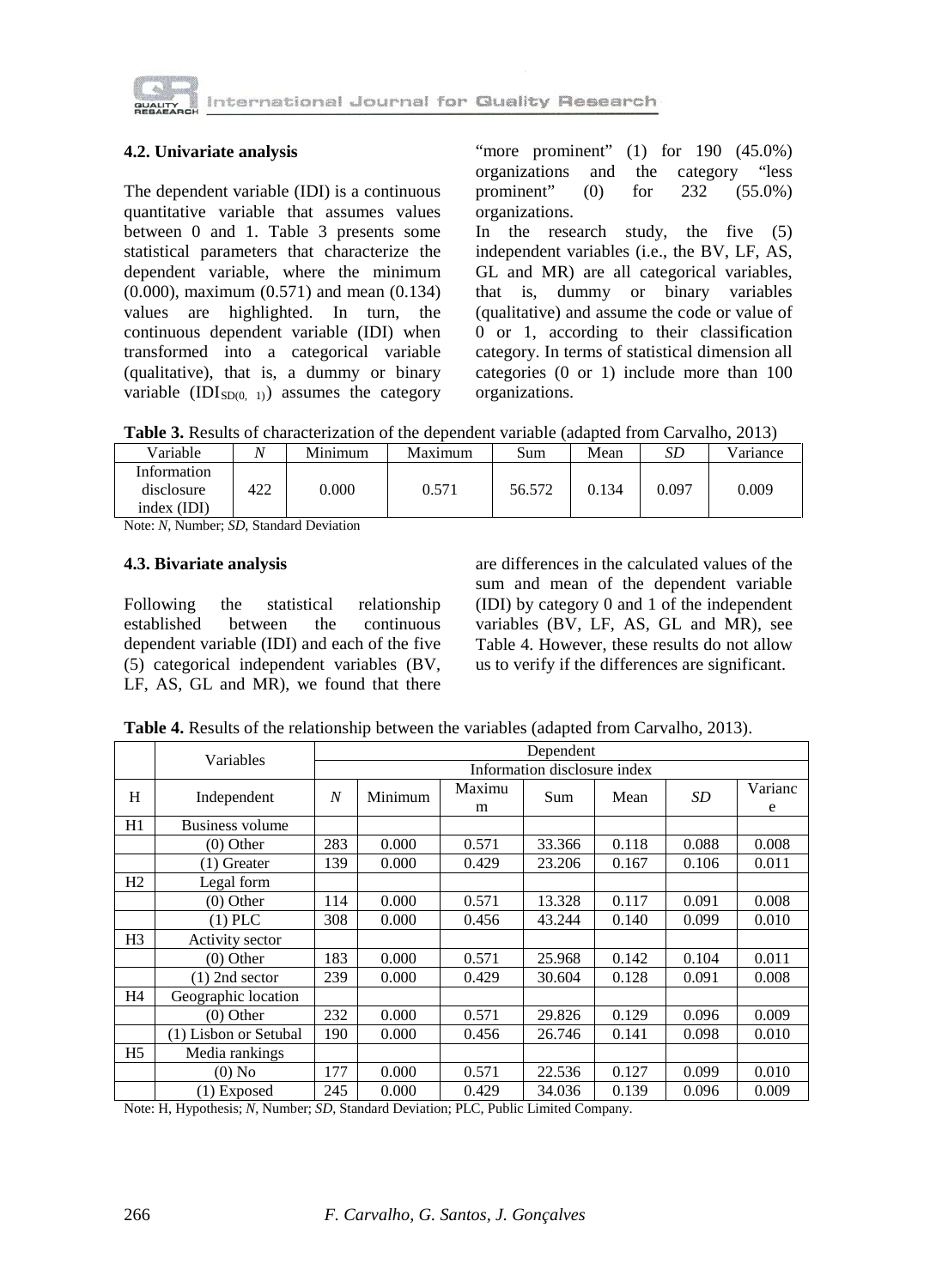Consequently, in order to determine if the differences detected (see Table 4) in the statistical values of the sum and mean of the dependent variable (IDI) are significant, by categories 0 and 1 of the independent variables (BV, LF, AS, GL and MR), we undertook a nonparametric test (bivariate), that is, the Mann-Whitney U test, which compares the center of location of two samples in order to detect differences between the two corresponding populations (categories). The Mann-Whitney U test was used in the bivariate analysis, since the statistical assumptions of the normality of the dependent variable and the homogeneity of variances between the categories 0 and 1 of the independent variables have not been satisfied. Thus, to examine the normality of the distribution, the Kolmogorov-Smirnov test with Lilliefors correction, as well as the Shapiro-Wilk test, were applied. In turn, the Levene test was used to study the homogeneity of variances. Table 5 shows the results from the application of the Mann-Whitney U test to the research variables.

**Table 5.** Results of the Mann-Whitney U test (adapted from Carvalho, 2013).

|                | Variables              | Dependent        |                 |                  |                            |                            |  |
|----------------|------------------------|------------------|-----------------|------------------|----------------------------|----------------------------|--|
|                |                        |                  |                 |                  |                            |                            |  |
| H              | Independent            | $\boldsymbol{N}$ | Sum<br>of ranks | Mean<br>of ranks | Mann-<br>Whitney<br>U test | $p$ -Value<br>(one-tailed) |  |
| H1             | <b>Business volume</b> |                  |                 |                  |                            |                            |  |
|                | $(0)$ Other            | 283              | 54263.500       | 191.740          | 14077.500                  | 0.000                      |  |
|                | $(1)$ Greater          | 139              | 34989.500       | 251.720          |                            |                            |  |
| H2             | Legal form             |                  |                 |                  |                            |                            |  |
|                | $(0)$ Other            | 114              | 21486.000       | 188.470          | 14931.000                  | 0.009                      |  |
|                | $(1)$ PLC              | 308              | 67767.000       | 220.020          |                            |                            |  |
| H <sub>3</sub> | Activity sector        |                  |                 |                  |                            |                            |  |
|                | $(0)$ Other            | 183              | 39930.000       | 218.200          | 20643.000                  | 0.162                      |  |
|                | $(1)$ 2nd sector       | 239              | 49323.000       | 206.370          |                            |                            |  |
| H4             | Geographic location    |                  |                 |                  |                            |                            |  |
|                | $(0)$ Other            | 232              | 47226.500       | 203.560          | 20198.500                  | 0.070                      |  |
|                | (1) Lisbon or Setubal  | 190              | 42026.500       | 221.190          |                            |                            |  |
| H <sub>5</sub> | Media rankings         |                  |                 |                  |                            |                            |  |
|                | $(0)$ No               | 177              | 35510.500       | 200.620          | 19757.500                  | 0.060                      |  |
|                | $(1)$ Exposed          | 245              | 53742.500       | 219.360          |                            |                            |  |

Note: H, Hypothesis; *N*, Number; *p*-Value, Probability value or significance; PLC, Public Limited Company.

Consequently, considering that the significance level is 0.05 (i.e., a confidence level of 95%), the results obtained by application of the Mann-Whitney U test show with statistical evidence  $(p$ -value = 0.000 and  $p$ -value = 0.009) the existence of significant differences ( $p$ -value  $\lt$  0.05) in the bivariate approach of the dependent variable (IDI) by categories 0 and 1 of two (2) independent variables (BV and LF). In turn, the other three (3) independent variables (AS, GL and MR) did not show significant differences between the categories (0 and 1). Holistically, the results of the bivariate analysis suggest statistically that in the certified organizations (QEOHS) with "greater" business volume (turnover) and whose legal form is "PLC", the disclosure of information on SD (in the scope of the IMS, CS and CSR) on the corporate website is more prominent in Portugal.

#### **4.4. Multivariate analysis**

The determination of the profile of the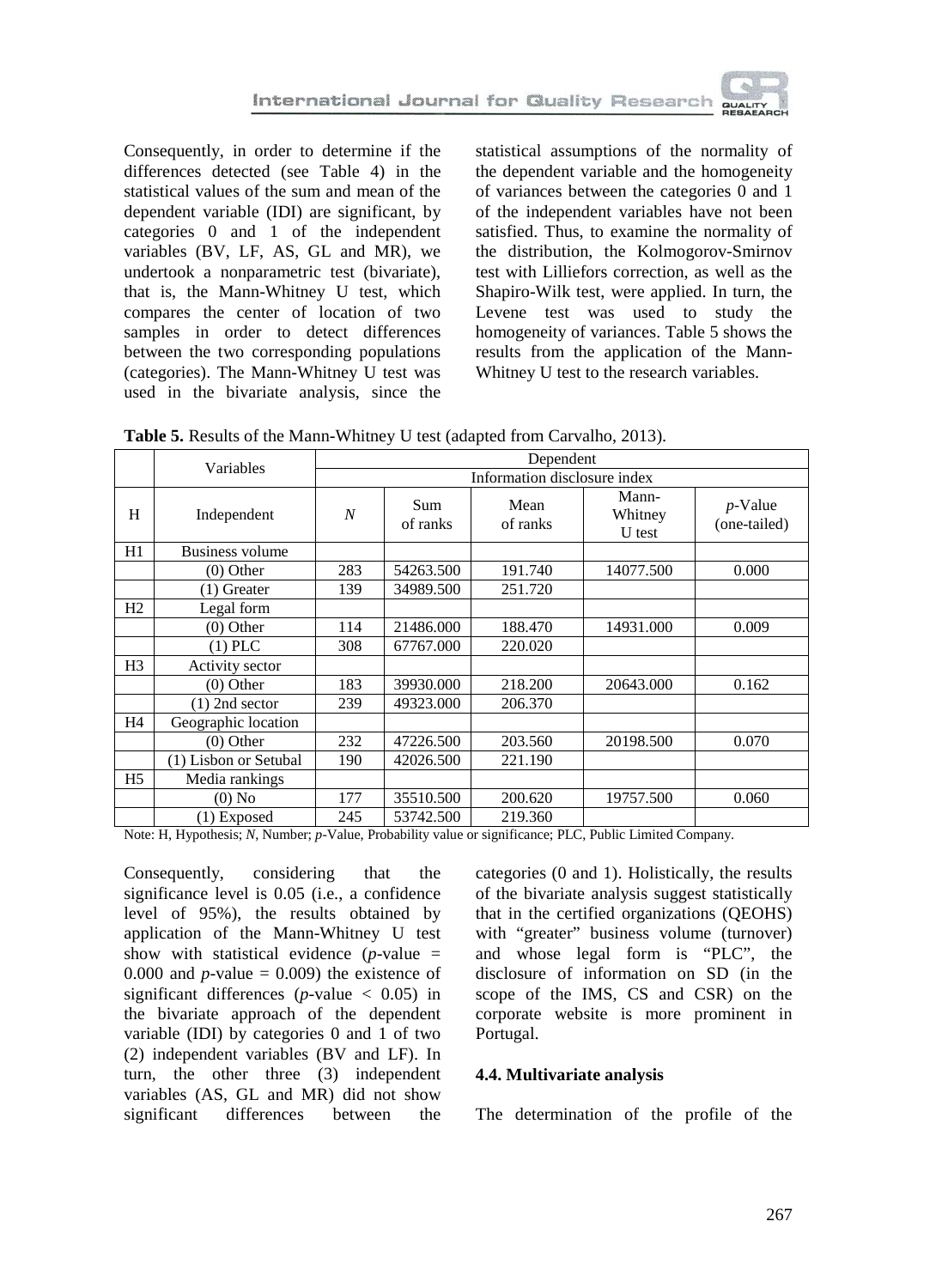

certified Portuguese organizations (QEOHS) in which the disclosure of information on SD (in the scope of the IMS, CS and CSR) on the corporate website is more prominent was supported by the binary logistic regression model. The assumption of the nonoccurrence of multicollinearity was verified with: (i) correlations matrix (Pearson correlation); (ii) collinearity statistics (tolerance and variance inflation factor); (iii) collinearity diagnostics (eigenvalue, condition index and variance proportions). Table 6 shows the results of the application of the binary logistic regression model.

|  |  | <b>Table 6.</b> Results of the binary logistic regression model (adapted from Carvalho, 2013). |
|--|--|------------------------------------------------------------------------------------------------|
|--|--|------------------------------------------------------------------------------------------------|

| H              | Independent variables                                           |                            | SE         | $Exp(\beta)$ | Wald  | $p$ -Value |  |
|----------------|-----------------------------------------------------------------|----------------------------|------------|--------------|-------|------------|--|
| H1             | <b>Business volume</b>                                          | 1.156                      | 16.828     | 0.000        |       |            |  |
| H <sub>2</sub> | Legal form                                                      | 0.468<br>0.241<br>1.596    |            |              |       |            |  |
| H3             | Activity sector                                                 | $-0.207$<br>0.220<br>0.813 |            |              |       |            |  |
| H <sub>4</sub> | Geographic location                                             | 0.213                      | 0.213      | 1.237        | 0.995 | 0.160      |  |
| H5             | Media rankings                                                  | $-0.472$                   | 0.267      | 0.624        | 3.112 | 0.039      |  |
|                | Constant                                                        | 5.821                      | 0.008      |              |       |            |  |
|                | Statistical parameters of the binary logistic regression model  | <b>Statistics</b>          | $p$ -Value |              |       |            |  |
|                | • Overall statistics – Chi-square $(\chi^2)$                    | 29.009                     | 0.000      |              |       |            |  |
|                | • Overall percentage – Percentage correct $(\%)$                | 61.800                     |            |              |       |            |  |
|                | • Omnibus tests of model coefficients – Chi-square $(\gamma^2)$ | 29.672                     | 0.000      |              |       |            |  |
|                | $\bullet$ -2 Log likelihood                                     | 551.157                    |            |              |       |            |  |
|                | • Cox & Snell – R-square $(R^2)$                                | 0.068                      |            |              |       |            |  |
|                | • Nagelkerke – R-square $(R^2)$                                 | 0.091                      |            |              |       |            |  |
|                | • Hosmer and Lemeshow test – Chi-square $(\chi^2)$              | 0.973                      | 0.499      |              |       |            |  |

Note: H, Hypothesis; *β*, Regression coefficient; *SE*, Standard Error; Exp(*β*), Exponential regression coefficient; Wald, Statistic test; *p*-Value, Probability value or significance (one-tailed).

Consequently, considering that the significance level is 0.05 (i.e., a confidence level of 95%), the results obtained by application of the binary logistic regression model show with statistical evidence (*p*value =  $0.000$ , *p*-value =  $0.027$  and *p*-value = 0.039) the existence of significant differences ( $p$ -value  $< 0.05$ ), in the approach to three (3) independent variables (BV, LF and MR). However, an analysis of the regression coefficients (*β*) shows that only the coefficients with positive sign  $(+)$ increase the predicted probability of the model, that is, the positive coefficients contribute to the success of the conditional

probability  $[P(IDI<sub>SD(0, 1)</sub>] = 1|BV, LF, AS,$ GL, MR)] in study (see, for example, Hair, Black, Babin, & Anderson, 2009; Kleinbaum & Klein, 2010). Thus, according to the multivariate analysis only two (2) independent variables (BV and LF)<br>contribute more prominently to the more prominently to the disclosure of information on SD, corroborating the results obtained in the bivariate analysis. The statistical parameters show that the model has a moderate adjustment power. Table 7 presents the results of the hypothesis test by applying the binary logistic regression model.

**Table 7.** Results obtained by the application of hypothesis testing (adapted from Carvalho, 2013).

| Research hypotheses tested with the binary logistic regression model |        |        |        |        |  |  |
|----------------------------------------------------------------------|--------|--------|--------|--------|--|--|
|                                                                      | Π.     |        | H4     |        |  |  |
| Accept                                                               | Accept | Reiect | Reiect | Reiect |  |  |

Note: H, Hypothesis.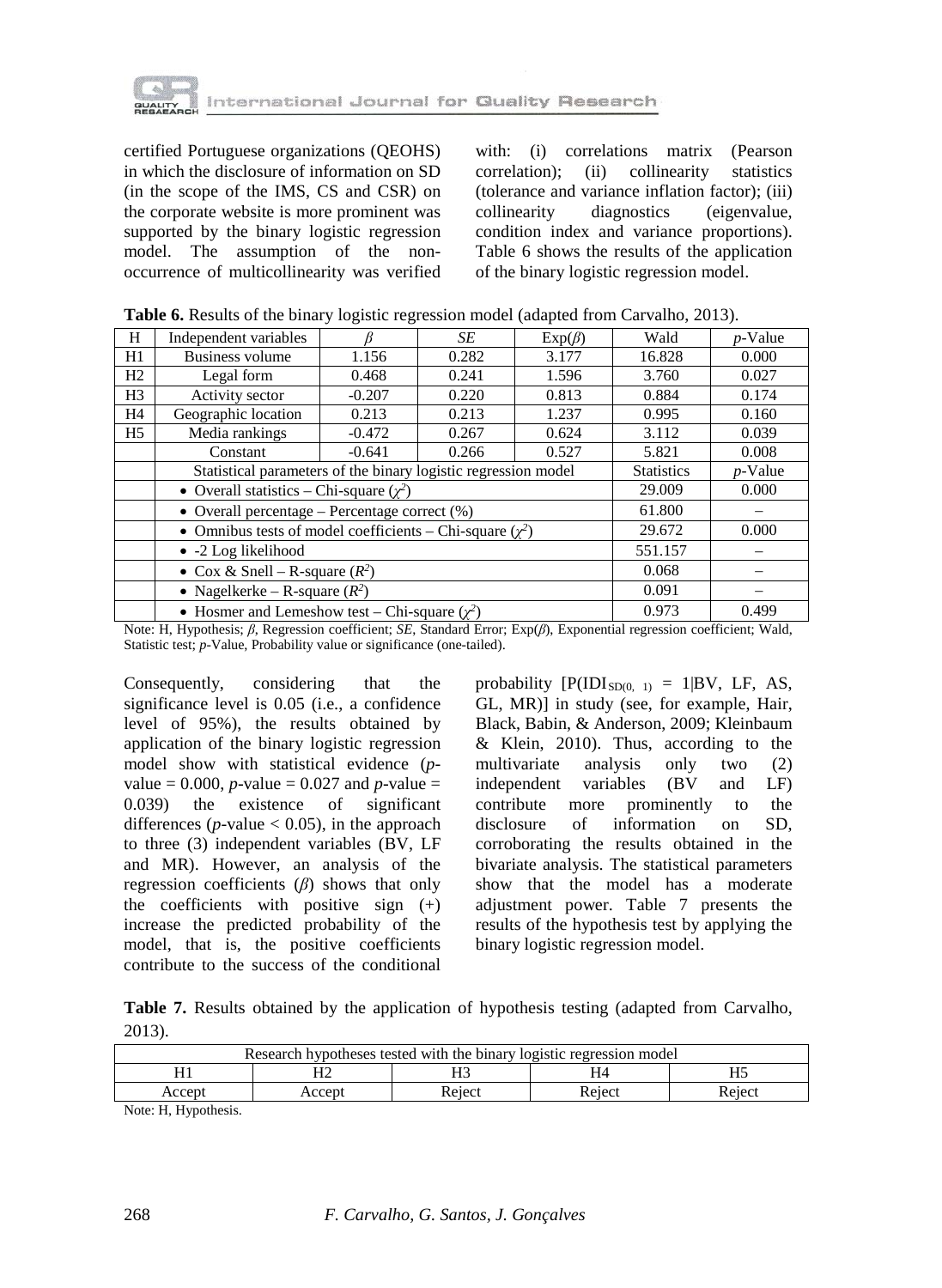In the statistical analysis, the type II error associated with the rejection of the hypothesis H3 is 11% and 8% for hypotheses H4 and H5. On the other hand, the power of the test for hypothesis H3 is 89% and 92% for hypotheses H4 and H5.

# **5. Discussion**

Holistically, the descriptive statistical analysis of the results shows that Portuguese<br>organization with certification of organizations with certification of management systems (QEOHS) often use the corporate website to disclose information about the certified management systems. However, the information disclosed on the website on SD (within the scope of the IMS, CS and CSR), currently, are very small and concentrated essentially on ten (10) items. According to the univariate, bivariate and multivariate analyses, it was possible to determine the profile of the organizations where the disclosure of information on the website is more prominent. The larger organizations, that is, with greater business volume (turnover), disclose more information on SD (i.e., about IMS, CS and CSR), thus, the results obtained corroborate the conclusions of other previous studies around the dimensions of SD (e.g., Álvarez et al., 2008, Amran et al., 2015; Barros, 2008; Brammer & Pavelin, 2008; Branco & Rodrigues, 2008; Haniffa & Cooke, 2005; Tagesson et al., 2009). The Portuguese organizations that assume the legal form of PLC disclose more information on SD (i.e., about IMS, CS and CSR), thus, the results obtained corroborate the conclusions of another previous study about the economic dimension of SD (Alves, 2005). In Portugal, the organizational factors, such as the activity sector, geographic location and media ranking (i.e., media exposure) are not

relevant explanatory factors to explain the disclosure of information on SD (i.e., about IMS, CS and CSR), thus, the results obtained corroborate the conclusions of other previous studies around the dimensions of SD (e.g., Alves, 2005; Barros, 2008; Branco & Rodrigues, 2008).

# **6. Conclusions**

Currently, the Portuguese organizations with certification (QEOHS) rarely use their corporate website to communicate contents about IMS, CS and CSR, that is, for the disclosure of information on SD. The profile of the certified Portuguese organizations that more prominently use the corporate website to disclose information about IMS, CS and CSR, in the context of the communication of information on SD is, essentially, formed by organizations that have a greater business volume (turnover) and whose legal form assumes the designation of PLC. In Portugal, the other factors studied within the scope of the profile of the certified organizations, such as the activity sector, the geographic location and the exposure in the media rankings, did not present significant statistical evidence. Holistically, we conclude that the organizations through the certification (QEOHS) demonstrate to the stakeholders that the principles of SD are present in their strategy and policies (organizational culture). However, the contents related with the SD (i.e., about IMS, CS and CSR) are not properly communicated through the corporate website to all interested parties.

**Acknowledgements:** We would like to thank the certification bodies operating in Portugal for the information kindly provided in a timely manner.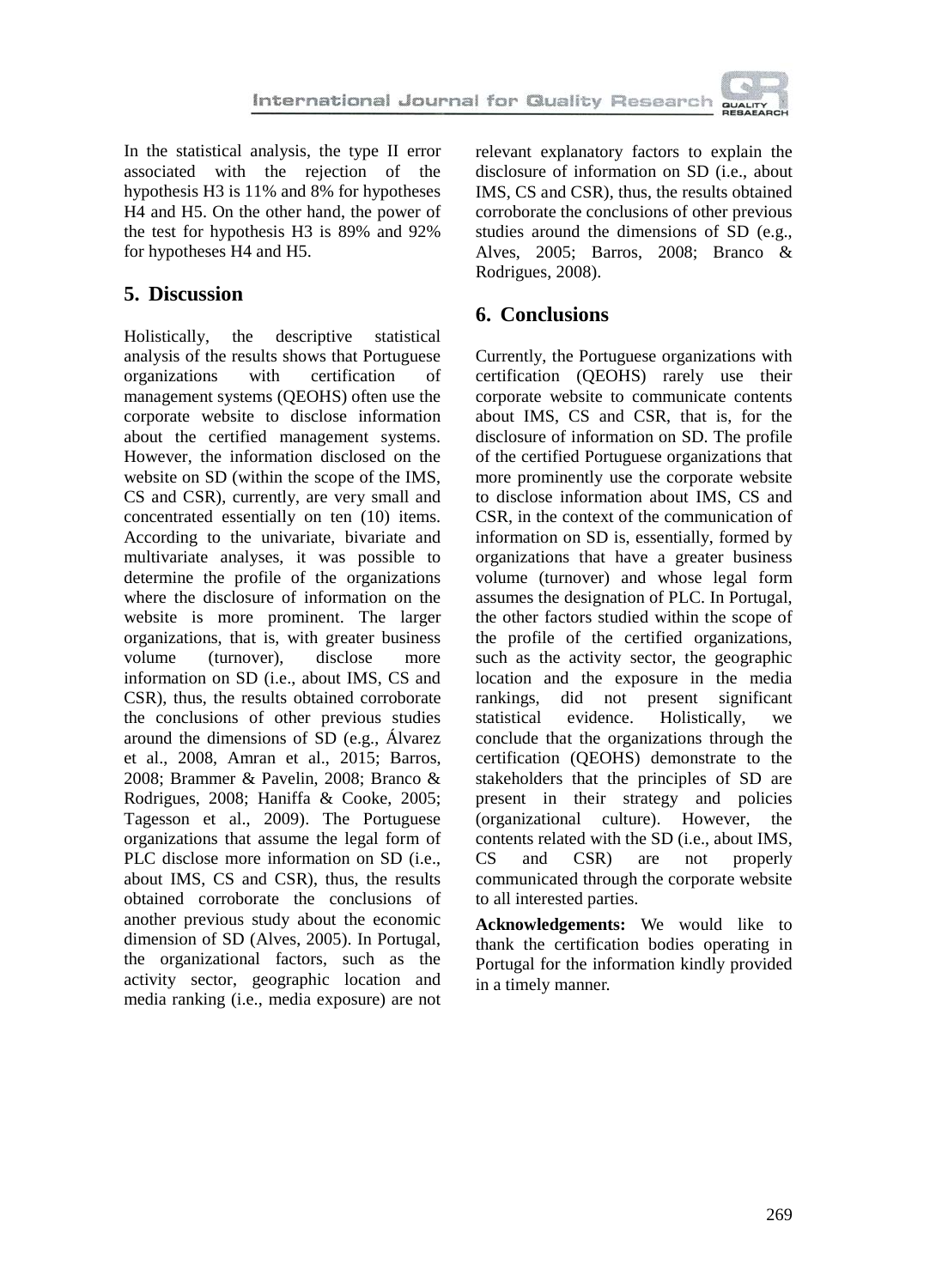

International Journal for Quality Research

### **References:**

- Ali, W., & Rizwan, M. (2013). Factors influencing corporate social and environmental disclosure (CSED) practices in the developing countries: An institutional theoretical perspective. *International Journal of Asian Social Science*, *3*(3), 590-609. Retrieved from http://www.aessweb.com/pdf-files/590-609.pdf
- Álvarez, I. G., Sánchez, I. M. G., & Domínguez, L. R. (2008). Voluntary and compulsory information disclosed online: The effect of industry concentration and other explanatory factors. *Online Information Review*, *32*(5), 596-622. doi:10.1108/14684520810913990
- Alves, S. R. P. (2005). Financial report on the Internet in Portugal. *Journal of Information Systems and Technology Management*, *2*(1), 3-20. Retrieved from http://www.jistem.fea.usp.br/index.php/jistem/article/download/10/13
- Amorim, V. L. C. (2010). *Estudo da divulgação de informação acerca da responsabilidade social empresarial* (Dissertação de Mestrado). Universidade do Minho, Braga, Portugal. Retrieved from http://hdl.handle.net/1822/16585
- Amran, A., Ooi, S. K., Mydin, R. T., & Devi, S. S. (2015). The impact of business strategies on online sustainability disclosures. *Business Strategy and the Environment*, *24*(6), 551-564. doi:10.1002/bse.1837
- Asif, M., & Searcy, C. (2014). Towards a standardised management system for corporate sustainable development. *The TQM Journal*, *26*(5), 411-430. doi:10.1108/TQM-08-2012- 0057
- Asif, M., Searcy, C., Zutshi, A., & Ahmad, N. (2011). An integrated management systems approach to corporate sustainability. *European Business Review*, *23*(4), 353-367. doi:10.1108/09555341111145744
- Asif, M., Searcy, C., Zutshi, A., & Fisscher, O. A. M. (2013). An integrated management systems approach to corporate social responsibility. *Journal of Cleaner Production*, *56*, 7-17. doi:10.1016/j.jclepro.2011.10.034
- Azapagic, A. (2003). Systems approach to corporate sustainability: A general management framework. *Process Safety and Environmental Protection*, *81*(5), 303-316. doi:10.1205/095758203770224342
- Bardin, L. (2015). *Análise de conteúdo* (L. A. Reto & A. Pinheiro, Tradução) (6ª Edição). Lisboa, Portugal: Edições 70.
- Barros, T. M. O. (2008). The prominence of social responsibility disclosure in Portuguese companies' web pages. *Repositório Científico do Instituto Politécnico do Porto*, 1-23. Retrieved from http://hdl.handle.net/10400.22/131
- Baumgartner, R. J. (2014). Managing corporate sustainability and CSR: A conceptual framework combining values, strategies and instruments contributing to sustainable development. *Corporate Social Responsibility and Environmental Management*, *21*(5), 258- 271. doi:10.1002/csr.1336
- Berelson, B. (1952). *Content analysis in communication research* (1st Edition). New York, NY: The Free Press.
- Brammer, S., & Pavelin, S. (2008). Factors influencing the quality of corporate environmental disclosure. *Business Strategy and the Environment*, *17*(2), 120-136. doi:10.1002/bse.506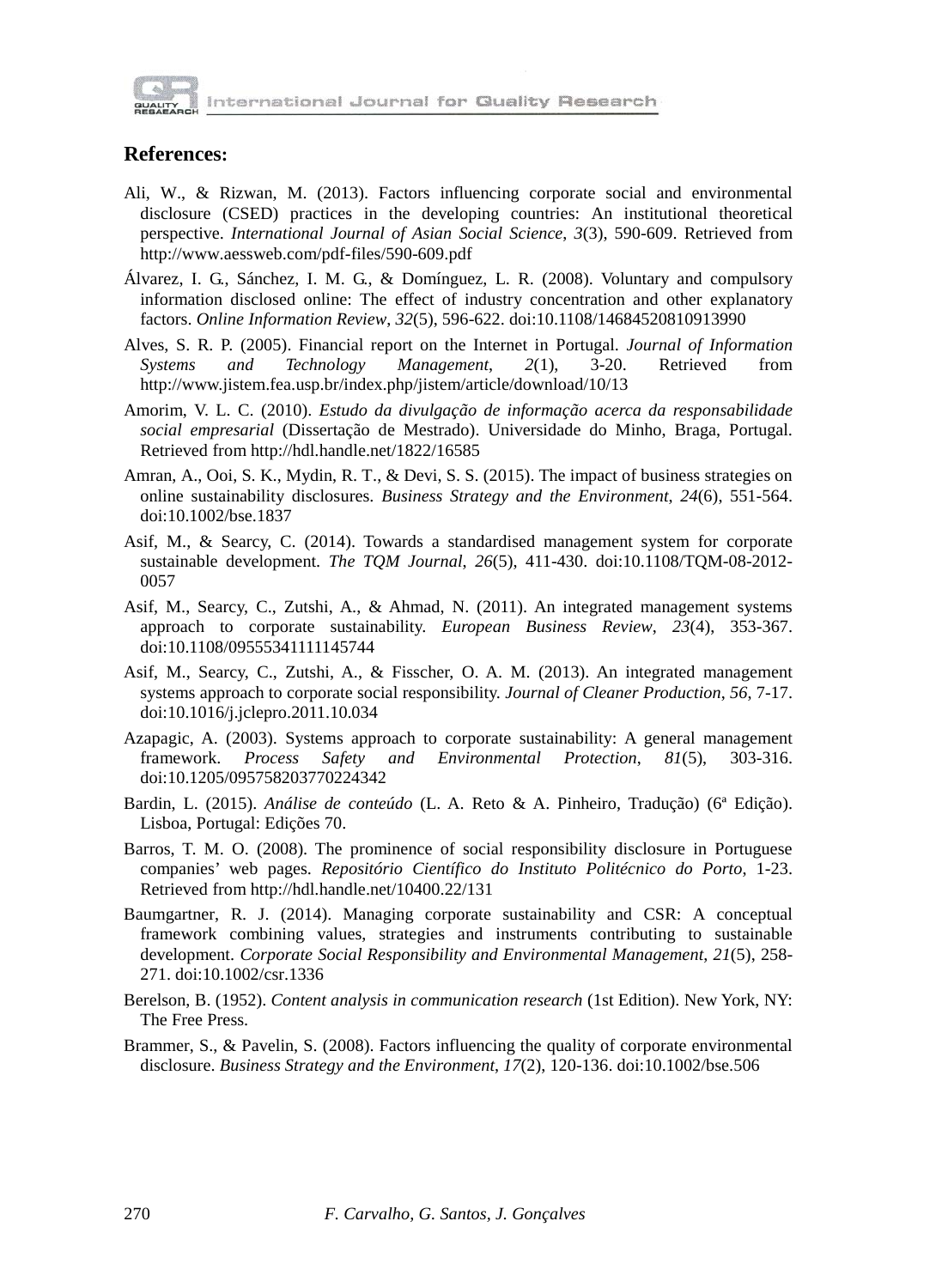

- Branco, M. C., & Rodrigues, L. L. (2005). An exploratory study of social responsibility disclosure on the Internet by Portuguese listed companies. *Social Responsibility Journal*, *1*(1-2), 81-90. doi:10.1108/eb045798
- Branco, M. C., & Rodrigues, L. L. (2008). Factors influencing social responsibility disclosure by Portuguese companies. *Journal of Business Ethics*, *83*(4), 685-701. doi:10.1007/s10551- 007-9658-z
- Carvalho, F. J. F. (2013). *A divulgação de informação sobre sistemas integrados de gestão (SIG), sustentabilidade empresarial (SE) & responsabilidade social empresarial (RSE), nos websites das empresas portuguesas certificadas: "Uma análise exploratória"* (Dissertação de Mestrado). Instituto Politécnico do Cávado e do Ave, Barcelos, Portugal. Retrieved from http://hdl.handle.net/11110/641
- Carvalho, F., Santos, G., & Gonçalves, J. (2014a). Breve análise da informação divulgada no website das empresas portuguesas certificadas em qualidade, ambiente e segurança. *TMQ – Techniques, Methodologies and Quality, n.v.*(5), 23-34. Retrieved from http://dev.publicacoes.apq.pt/breve-analise-da-informacao-divulgada-no-website-dasempresas-portuguesas-certificadas-em-qualidade-ambiente-e-seguranca/
- Carvalho, F., Santos, G., & Gonçalves, J. (2014b). Comunicação empresarial & desenvolvimento sustentável: O papel do website nas organizações certificadas pela qualidade, ambiente e segurança. *Indústria e Ambiente, Novembro/Dezembro*(89), 32-35. Retrieved from http://www.industriaeambiente.pt/scid/webIA/defaultArticleViewOne.asp? articleID=2824&categoryID=792
- Castka, P., Bamber, C. J., Bamber, D. J., & Sharp, J. M. (2004). Integrating corporate social responsibility (CSR) into ISO management systems – In search of a feasible CSR management system framework. *The TQM Magazine*, *16*(3), 216-224. doi:10.1108/09544780410532954
- Chandra, P. V. (2013). Implementation of integrated management systems in a manufacturing organization with effectiveness for sustainable and continuous improvement. *International Journal of Engineering Science and Innovative Technology*, *2*(4), 214-220. Retrieved from http://www.ijesit.com/Volume%202/Issue%204/IJESIT201304\_29.pdf
- Chen, Q. (2004). Sustainable development of occupational health and safety management system − Active upgrading of corporate safety culture. *International Journal on Architectural Science*, *5*(4), 108-113. Retrieved from http://www.bse.polyu.edu.hk/ researchCentre/Fire\_Engineering/summary\_of\_output/journal/IJAS/V5/p.108-113.pdf
- Dade, A., & Hassenzahl, D. M. (2013). Communicating sustainability: A content analysis of website communications in the United States. *International Journal of Sustainability in Higher Education*, *14*(3), 254-263. doi:10.1108/IJSHE-08-2011-0053
- Doiro, M., Fernández, J.F., Félix, Santos, M. (2017). ERP machining centre integration: a modular kitchen production case study. *Procédia Manufacturing*, *13*, 1159-1166. doi:org/10.1016/j.promfg.2017.09.178
- Ejdys, J., & Matuszak-Flejszman, A. (2010). New management systems as an instrument of implementation sustainable development concept at organizational level. *Technological and Economic Development of Economy*, *16*(2), 202-218. doi:10.3846/tede.2010.13
- Ferreira, C. S., & Gerolamo, M. C. (2016). Analysis of the relationship between management system standards (ISO 9001, ISO 14001, NBR 16001 and OHSAS 18001) and corporate sustainability. *Gestão & Produção*, *23*(4), 689-703. doi:10.1590/0104-530X2525-15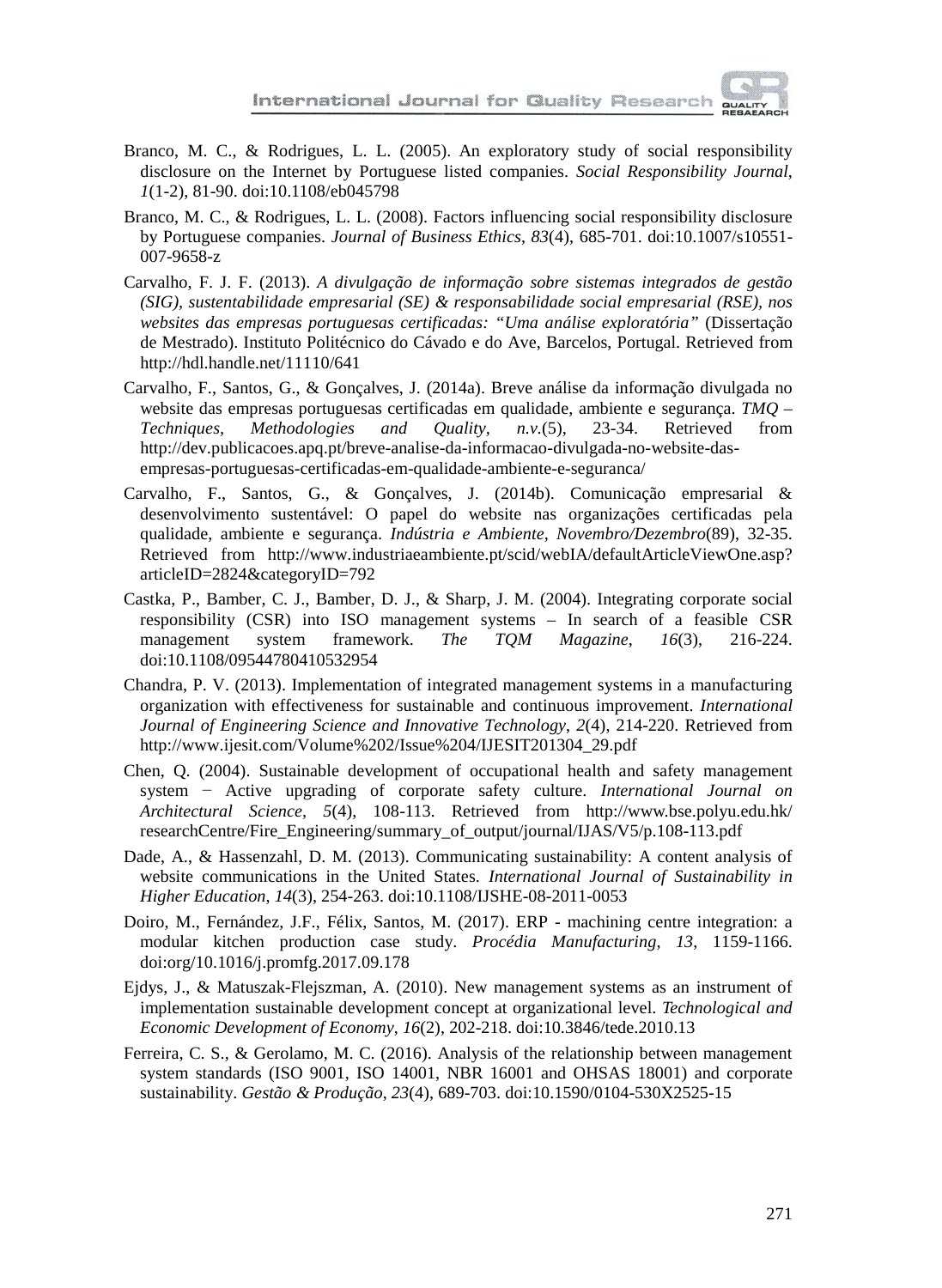

International Journal for Quality Research

- Fresner, J., & Engelhardt, G. (2004). Experiences with integrated management systems for two small companies in Austria. *Journal of Cleaner Production*, *12*(6), 623-631. doi:10.1016/j.jclepro.2003.09.013
- Gill, D. L., Dickinson, S. J., & Scharl, A. (2008). Communicating sustainability: A web content analysis of North American, Asian and European firms. *Journal of Communication Management*, *12*(3), 243-262. doi:10.1108/13632540810899425
- Gray, R., Kouhy, R., & Lavers, S. (1995). Corporate social and environmental reporting: A review of the literature and a longitudinal study of UK disclosure. *Accounting, Auditing & Accountability Journal*, *8*(2), 47-77. doi:10.1108/09513579510146996
- Hackston, D., & Milne, M. J. (1996). Some determinants of social and environmental disclosures in New Zealand companies. *Accounting, Auditing & Accountability Journal*, *9*(1), 77-108. doi:10.1108/09513579610109987
- Hair, J. F., Black, W. C., Babin, B. J., & Anderson, R. E. (2009). *Multivariate data analysis* (7th Edition). Upper Saddle River, NJ: Pearson Prentice Hall.
- Haniffa, R. M., & Cooke, T. E. (2005). The impact of culture and governance on corporate social reporting. *Journal of Accounting and Public Policy*, *24*(5), 391-430. doi:10.1016/j.jaccpubpol.2005.06.001
- Ho, S. K. M. (2010). Integrated lean TQM model for sustainable development. *The TQM Journal*, *22*(6), 583-593. doi:10.1108/17542731011085294
- Hyršlová, J., Mísařová, P., & Némethová, D. (2007). Sustainable development and environmental management systems in the Czech Republic. *International Journal for Quality Research*, *1*(4), 289-296. doi:http://www.ijqr.net/journal/v1-n4/4.pdf
- Jørgensen, T. H., Remmen, A., & Mellado, M. D. (2006). Integrated management systems Three different levels of integration. *Journal of Cleaner Production*, *14*(8), 713-722. doi:10.1016/j.jclepro.2005.04.005
- Joseph, C., & Taplin, R. (2011). The measurement of sustainability disclosure: Abundance versus occurrence. *Accounting Forum*, *35*(1), 19-31. doi:10.1016/j.accfor.2010.11.002
- Kleinbaum, D. G., & Klein, M. (2010). *Logistic regression: A self-learning text* (3rd Edition). New York, NY: Springer. doi:10.1007/978-1-4419-1742-3
- Krippendorff, K. (2004). *Content analysis: An introduction to its methodology* (2nd Edition). Thousand Oaks, CA: Sage Publications.
- Liew, P. Y., & Luetge, C. (2016). Integrated management system frameworks for corporate social responsibility and related concepts. *Journal of Management and Sustainability*, *6*(3), 12-24. doi:10.5539/jms.v6n3p12
- Marrewijk, M. (2003). Concepts and definitions of CSR and corporate sustainability: Between agency and communion. *Journal of Business Ethics*, *44*(2-3), 95-105. doi:10.1023/A:1023331212247
- Mežinska, I., Lapiņa, I., & Mazais, J. (2015). Integrated management systems towards sustainable and socially responsible organisation. *Total Quality Management & Business Excellence*, *26*(5-6), 469-481. doi:10.1080/14783363.2013.835899
- Molamohamadi, Z., & Ismail, N. (2014). The relationship between occupational safety, health, and environment, and sustainable development: A review and critique. *International Journal of Innovation, Management and Technology*, *5*(3), 198-202. doi:10.7763/ IJIMT.2014.V5.513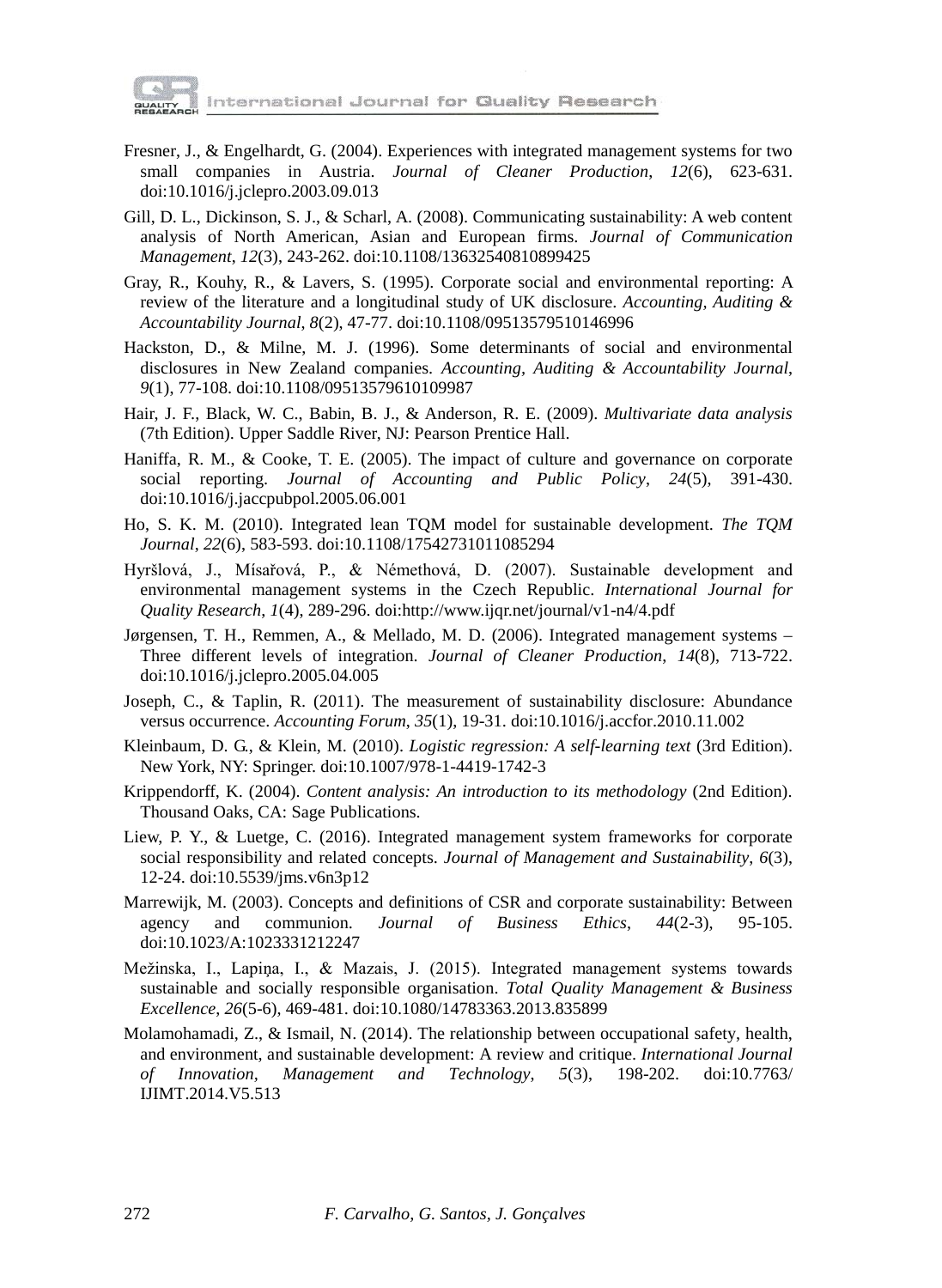

- Montiel, I. (2008). Corporate social responsibility and corporate sustainability: Separate pasts, common futures. *Organization & Environment*, *21*(3), 245-269. doi:10.1177/ 1086026608321329
- Montiel, I., & Delgado-Ceballos, J. (2014). Defining and measuring corporate sustainability: Are we there yet?. *Organization & Environment*, *27*(2), 113-139. doi:10.1177/ 1086026614526413
- Nitu, L., & Nitu, L. (2009, May). *A management system for sustainable development – A new challenge*. Paper presented at the 53rd European Organization for Quality – EOQ Congress: World Quality Congress, Dubrovnik, Croatia. Retrieved from http://www.eoq.org/ fileadmin/user\_upload/Documents/Congress\_proceedings/Croatia\_May\_2009/Proceedings/ Nitu.pdf
- Oskarsson, K., & Malmborg, F. V. (2005). Integrated management systems as a corporate response to sustainable development. *Corporate Social Responsibility and Environmental Management*, *12*(3), 121-128. doi:10.1002/csr.78
- Pogutz, S. (2007, June). *Sustainable development, corporate sustainability, and corporate social responsibility: The need for an integrative framework*. Paper presented at the Sustainable Social and Ecosystem Stewardship: International Conference of the Greening of Industry Network, Wilfrid Laurier University, Waterloo, Ontario, Canada. Retrieved from https://gin.confex.com/gin/responses/2007CA/151.pdf
- Pollach, I. (2003). Communicating corporate ethics on the World Wide Web: A discourse analysis of selected company web sites. *Business & Society*, *42*(2), 277-287. doi:10.1177/0007650303042002006
- Rebelo, M., Santos, G., & Silva, R. (2017). The integration of standardized Management Systems: managing Business Risk. *International Journal of Quality & Reliability Management*, *34*(3), 395-405. doi:org/10.1108/IJQRM-11-2014-0170
- Rebelo, M. F., Santos, G., & Silva, R. (2016,a). Integration of management systems: Towards a sustained success and development of organizations. *Journal of Cleaner Production*, *127*, 96-111. doi:10.1016/j.jclepro.2016.04.011
- Rebelo, M. F., Silva, R., Santos, G., & Mendes, P. (2016,b). Model based integration of management systems (MSs) – Case study. *The TQM Journal*, *28*(6), 907**-**932. doi:10.1108/TQM-09-2014-0079
- Rebelo, M., Santos, G., & Silva, R. (2014). Conception of a flexible integrator and lean model for integrated management systems. *Total Quality Management & Business Excellence*, *25*(5-6), 683**-**701. doi:10.1080/14783363.2013.835616
- Ribeiro, F., Santos, G., Rebelo, M. & Silva, R. (2017) Integrated Management Systems: trends for Portugal in the 2025 horizon. Procédia Manufacturing, *13*, 1191-1198. doi:org/10.1016/j.promfg.2017.09.194
- Rocha, M., & Searcy, C. (2012). Embedding sustainable development in organizations through an integrated management systems approach. In C. Ghenai (Editor), *Sustainable development – Policy and urban development – Tourism, life science, management and environment* (pp. 321–340) (1st Edition). Rijeka, Croatia: InTech. doi:10.5772/26830
- Rocha, M., Searcy, C., & Karapetrović, S. (2007). Integrating sustainable development into existing management systems. *Total Quality Management & Business Excellence*, *18*(1-2), 83-92. doi:10.1080/14783360601051594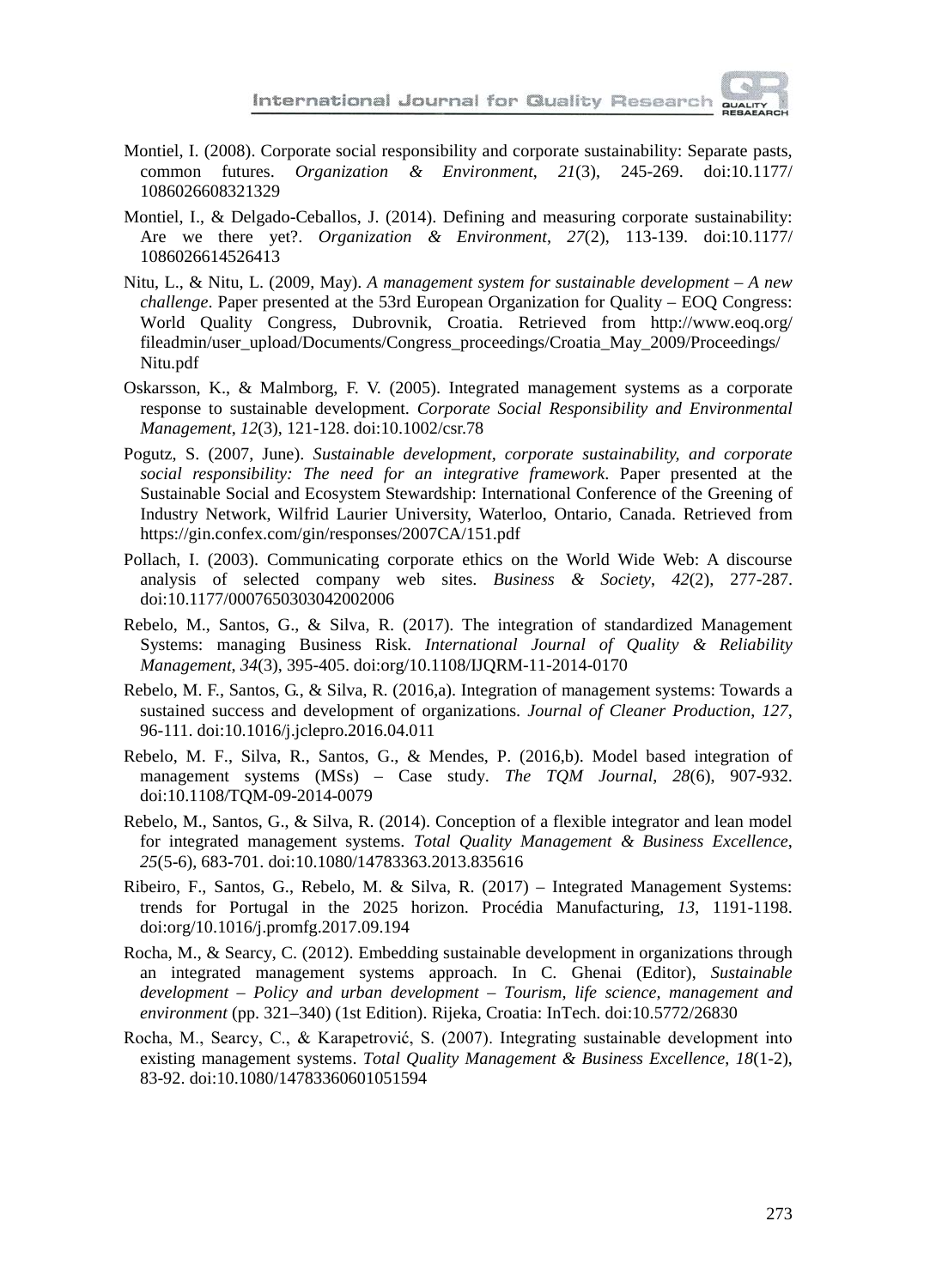

International Journal for Quality Research

- Sakál, P., & Hrdinová, G. (2016). The proposal concept of development and implementation in strategy of sustainable corporate social responsibility in the context of the HCS model 3E. *The Journal of Slovak University of Technology*, *24*(37), 51-62. doi:10.1515/rput-2016-0006
- Santos, G., & Barbosa, J. (2006). Qualifound A modular tool developed for quality improvement in foundries. *Journal of Manufacturing Technology Management*, *17*(3), 351- 362. doi:10.1108/17410380610648308
- Santos, G., & Millán, A. L. (2013). Motivation and benefits of implementation and certification according ISO 9001 – The Portuguese experience. *International Journal for Quality Research*, *7*(1), 71-86. Retrieved from http://www.ijqr.net/journal/v7-n1/5.pdf
- Santos, G., Mendes, F., & Barbosa, J. (2011). Certification and integration of management systems: The experience of Portuguese small and medium enterprises. *Journal of Cleaner Production*, *19*(17-18), 1965-1974. doi:10.1016/j.jclepro.2011.06.017
- Santos, G., Rebelo, M., Barros, S., & Pereira, M. (2012). Certification and integration of environment with quality and safety  $- A$  path to sustained success. In S. Curkovic (Editor), *Sustainable development – Authoritative and leading edge content for environmental management* (pp. 193-218) (1st Edition). Rijeka, Croatia: InTech. doi:10.5772/48414
- Santos, G., Rebelo, M.F., Silva, R., Pereira, M., Ramos, G. and Lopes, N. (2014). Developments about the integration of the occupational safety and health with quality and environment. In Kavouras, I.G. and Chalbot, M.-C.G. (Eds), *Occupational Safety and Health, Series: Public Health in the 21st Century*. NY: Department of Environmental and Occupational Health Fay W. Boozman College of Public Health, University of Arkansas for Medical Sciences, pp. 113-146.
- Santos, G., Rebelo, M., Lopes, N., Alves, M. R., & Silva, R. (2016). Implementing and certifying ISO 14001 in Portugal: Motives, difficulties and benefits after ISO 9001 certification. *Total Quality Management & Business Excellence*, *27*(11-12), 1211-1223. doi: 10.1080/14783363.2015.1065176
- Santos, D., Rebelo, M., Santos, G. (2017).The Integration of certified Management Systems. Case Study – Organizations located at the district of Braga, Portugal. Procedia Manufacturing, *13*, 964-971. [doi:org/10.1016/j.promfg.2017.09.168](https://doi.org/10.1016/j.promfg.2017.09.168)
- Santos, G., Bravi, L., Murmura, F. (2017). SA 8000 as a Tool for a Sustainable Development Strategy. The Corporate Social Responsibility and Environmental Management Journal. Published on-line, 2017, 21 july. doi: 10.1002/csr.1442
- Siva, V., Gremyr, I., Bergquist, B., Garvare, R., Zobel, T., & Isaksson, R. (2016). The support of quality management to sustainable development: A literature review. *Journal of Cleaner Production*, *138*(2), 148-157. doi:10.1016/j.jclepro.2016.01.020
- Steurer, R., Langer, M. E., Konrad, A., & Martinuzzi, A. (2005). Corporations, stakeholders and sustainable development I: A theoretical exploration of business–society relations. *Journal of Business Ethics*, *61*(3), 263-281. doi:10.1007/s10551-005-7054-0
- Sueldo, M. (2016). The impact of integrated organizational communication on organizational sustainability. *Management of Organizations: Systematic Research*, *77*, 121-140. doi:10.7220/MOSR.2335.8750.2016.75.9
- Tagesson, T., Blank, V., Broberg, P., & Collin, S. O. (2009). What explains the extent and content of social and environmental disclosures on corporate websites: A study of social and environmental reporting in Swedish listed corporation. *Corporate Social Responsibility and Environmental Management*, *16*(6), 352-364. doi:10.1002/csr.194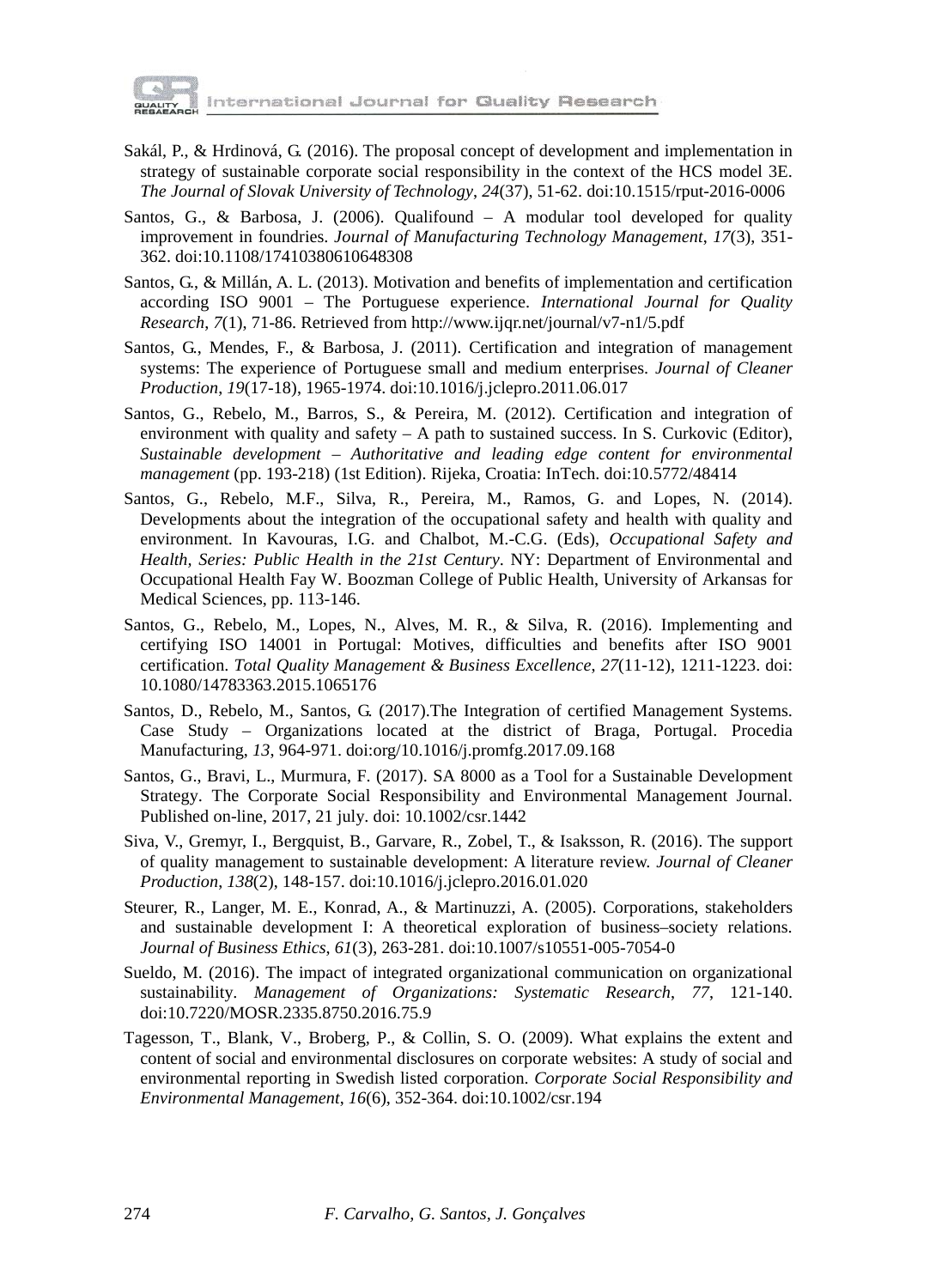- Tsai, W. H., & Chou, W. H. (2009). Selecting management systems for sustainable development in SMEs: A novel hybrid model based on DEMATEL, ANP, and ZOGP. *Expert Systems with Applications*, *36*(2), 1444-1458. doi:10.1016/j.eswa.2007.11.058
- United Nations. (1987). *Our common future*. The Report of the World Commission on Environment and Development (WCED). General Assembly Resolution A/42/427. New York, NY: UN. Retrieved from http://www.un.org/ga/search/view\_doc.asp? symbol=A/42/427&Lang=E
- Weber, R. P. (1988). Basic content analysis (2nd Edition). *Sage University Paper Series on Quantitative Applications in the Social Sciences*, *49*. Newbury Park, CA: Sage University Paper.
- Zeng, S. X., Shi, J. J., & Lou, G. X. (2007). A synergetic model for implementing an integrated management system: An empirical study in China. *Journal of Cleaner Production*, *15*(8), 1760-1767. doi:10.1016/j.jclepro.2006.03.007
- Zeng, S. X., Xie, X. M., Tam, C. M., & Shen, L. Y. (2011). An empirical examination of benefits from implementing integrated management systems (IMS). *Total Quality Management & Business Excellence*, *22*(2), 173-186. doi:10.1080/14783363.2010.530797
- Zwetsloot, G. I. J. M., & Marrewijk, M. N. A. (2004). From quality to sustainability. Journal of Business Ethics, *55*(2), 79-82. doi[:10.1007/s10551-004-1893-y](http://dx.doi.org/10.1007/s10551-004-1893-y)

#### **Filipe Carvalho**

Polytechnic Institute of Cavado and Ave, College of Technology Campus do IPCA | 4750-810 Barcelos Portugal [filipejfcarvalho@gmail.com](mailto:filipejfcarvalho@gmail.com)

**Gilberto Santos** Polytechnic Institute of Cavado and Ave, College of Design Campus do IPCA | 4750-810 Barcelos Portugal [gsantos@ipca.pt](mailto:gsantos@ipca.pt)

### **Joaquim Gonçalves**

Polytechnic Institute of Cavado and Ave, College of Technology Campus do IPCA | 4750-810 Barcelos Portugal [jgoncalves@ipca.pt](mailto:jgoncalves@ipca.pt)